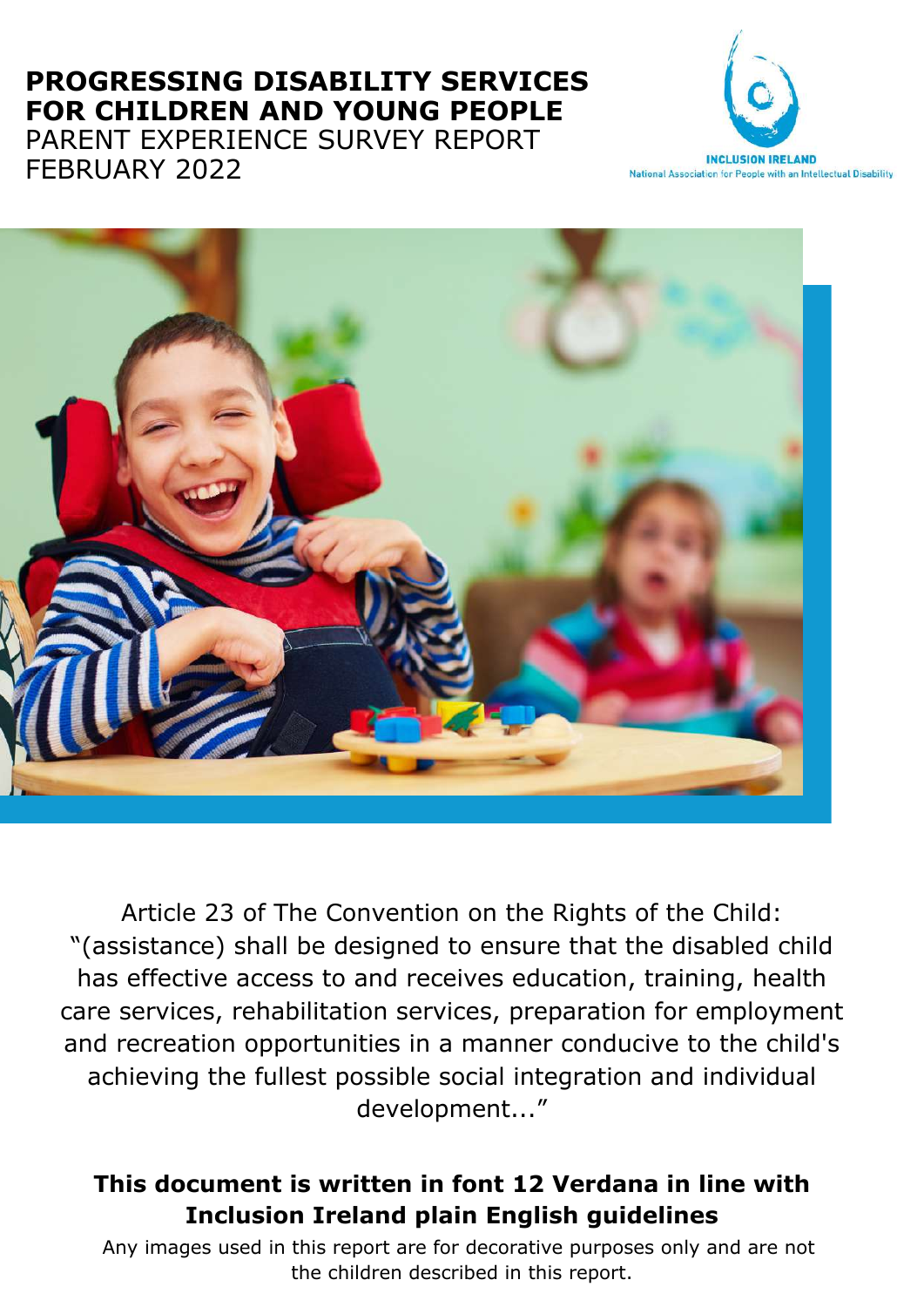# **TABLE OF CONTENTS**



| <b>Section</b>                                                                   | Page |
|----------------------------------------------------------------------------------|------|
| 1. About Inclusion Ireland3                                                      |      |
| 2. Key messages4                                                                 |      |
| 3. Methodology6                                                                  |      |
| 4. Progressing Children's<br><b>Disability Services: The Model</b><br>Explained7 |      |
| 5. Results from the survey8                                                      |      |
| 6. Key recommendations16                                                         |      |
| 7. Conclusion20                                                                  |      |
| 8. Appendices21                                                                  |      |

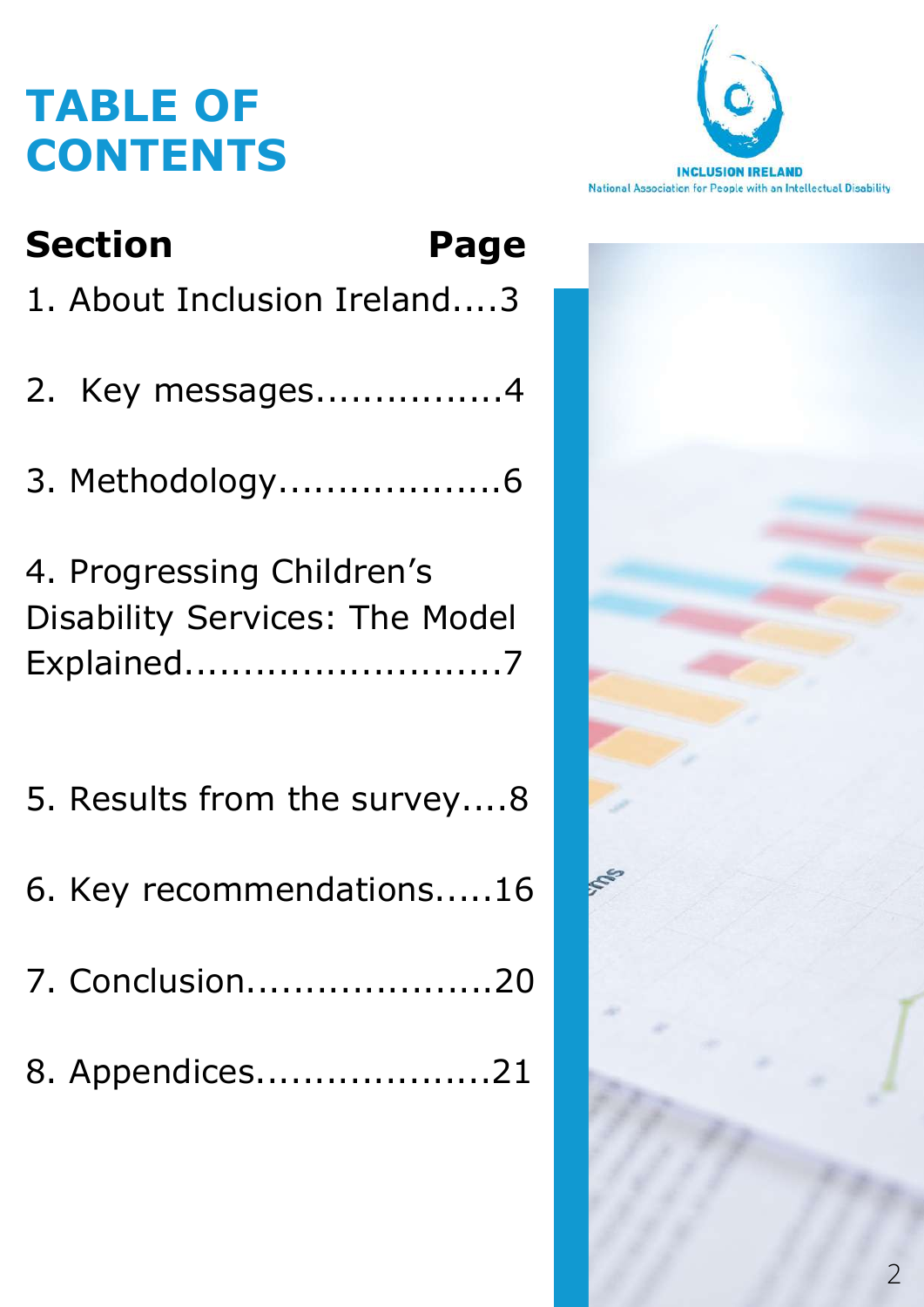# **1.ABOUT INCLUSION IRELAND**

Established in 1961, Inclusion Ireland is a national advocacy organisation that works to promote the rights of people with an intellectual disability.

Inclusion Ireland uses a human rightsbased approach to its work. Our work recognises persons with an intellectual disability, including children, as rights holders.

We are a campaigning organisation, informed by the lived experience of people with intellectual disabilities. We lead change for an inclusive society. We are a membership organisation that holds Government to account.

We support families and the wider community as we work towards full implementation of the United Nations Convention on the Rights of People with Disabilities (UNCRPD). Inclusion Ireland's work is underpinned by the values of dignity, inclusion, social justice, democracy and autonomy.

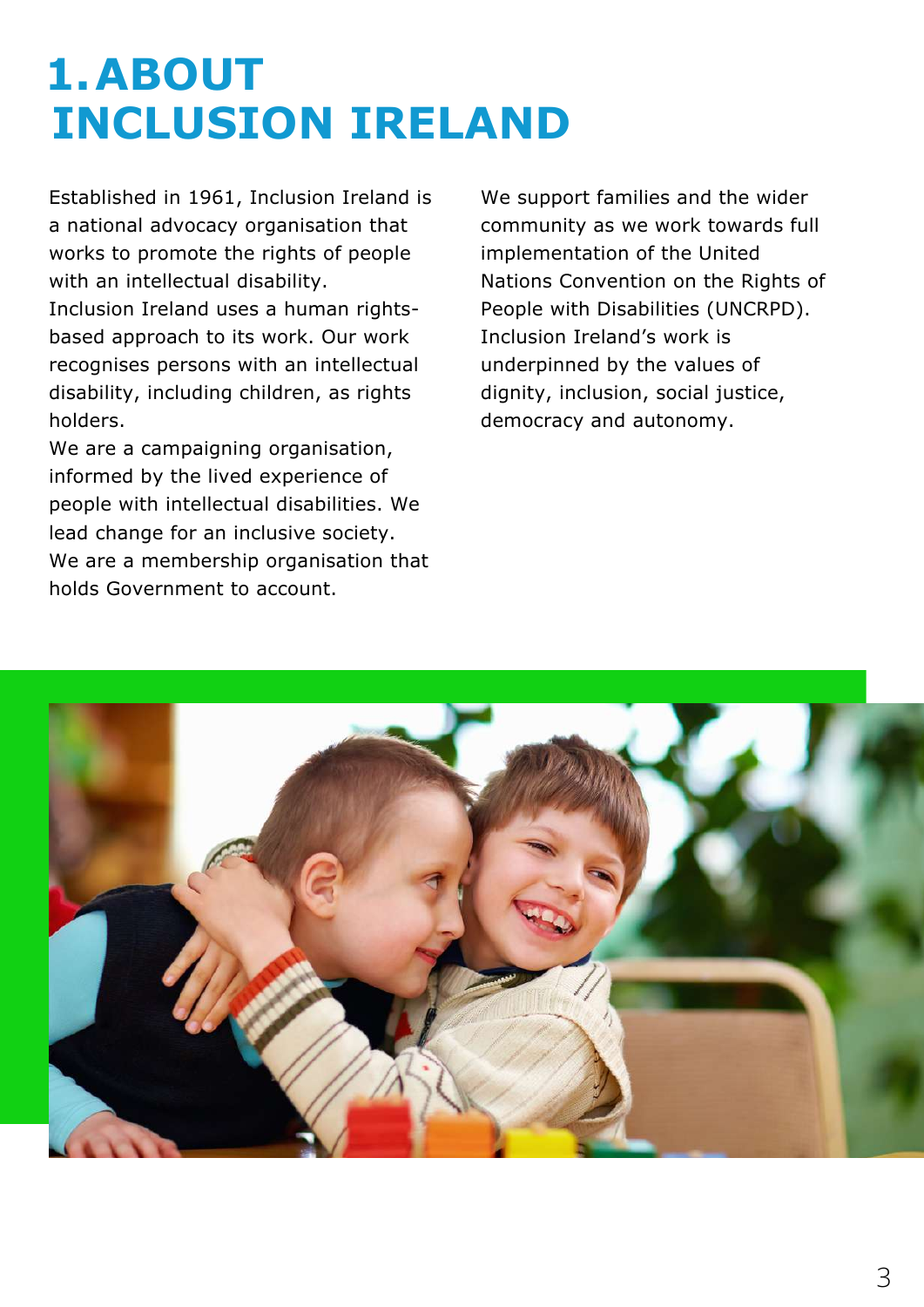# **2. Key Messages/ Executive Summary**

The development of the new teams throughout the country are an opportunity to get things right for children with disabilities and their families. Inclusion Ireland recognises and supports the values underpinning the model around fair access to services and family centred care. There is an opportunity with the collection of better data to plan for children by region over time and to work in trusting partnership with families. This can be done if the systemic issues within the services are addressed as a priority by Government and health services.

Whilst a child only has a right to an assessment but not the right to services, it will be a challenge for children to receive the support that they require. The Disability Act needs to be reviewed, hand in hand with the EPSEN act, to ensure that children's rights are front and central. This will be a challenge for the state ,given the years of under resourcing of disability services, but it is imperative that children get the support they need ,early and often in the years where it makes the biggest difference. In the wider context of disability rights, the optional protocol of the UNCRPD also needs to be ratified by the state. This will be a central part of Inclusion Ireland's advocacy over the coming year.

1.1013 families responded to the Inclusion Ireland Progressing Disability Services Survey in February 2022.

- 60% of families who responded reported that their child has an intellectual disability, 44% reported that their child has autism.
- 16% of respondents have a child with disability under 5 years of age, 43% aged between 5 and 10 years.
- 29% of the children represented attend mainstream classes in primary or secondary school, 17% attend a special class in a local mainstream school and 28% attend a special primary or secondary school for children with intellectual disability and/or autism.

2.The three main issues identified by families needing services for their child were:

Lack of services : 83% of respondents reported lack of services as one of their top 3 issues when surveyed. Many parents reported that their child spent a significant time on a waiting list for assessment or therapy intervention. 95% have waited more than 6 months to avail of services, 85% reported that they have waited or continue to wait for more than a year. 27 Families reported distress on receiving service statements which highlighted a need for intervention and the scheduled date for intervention often two years from the time of assessment.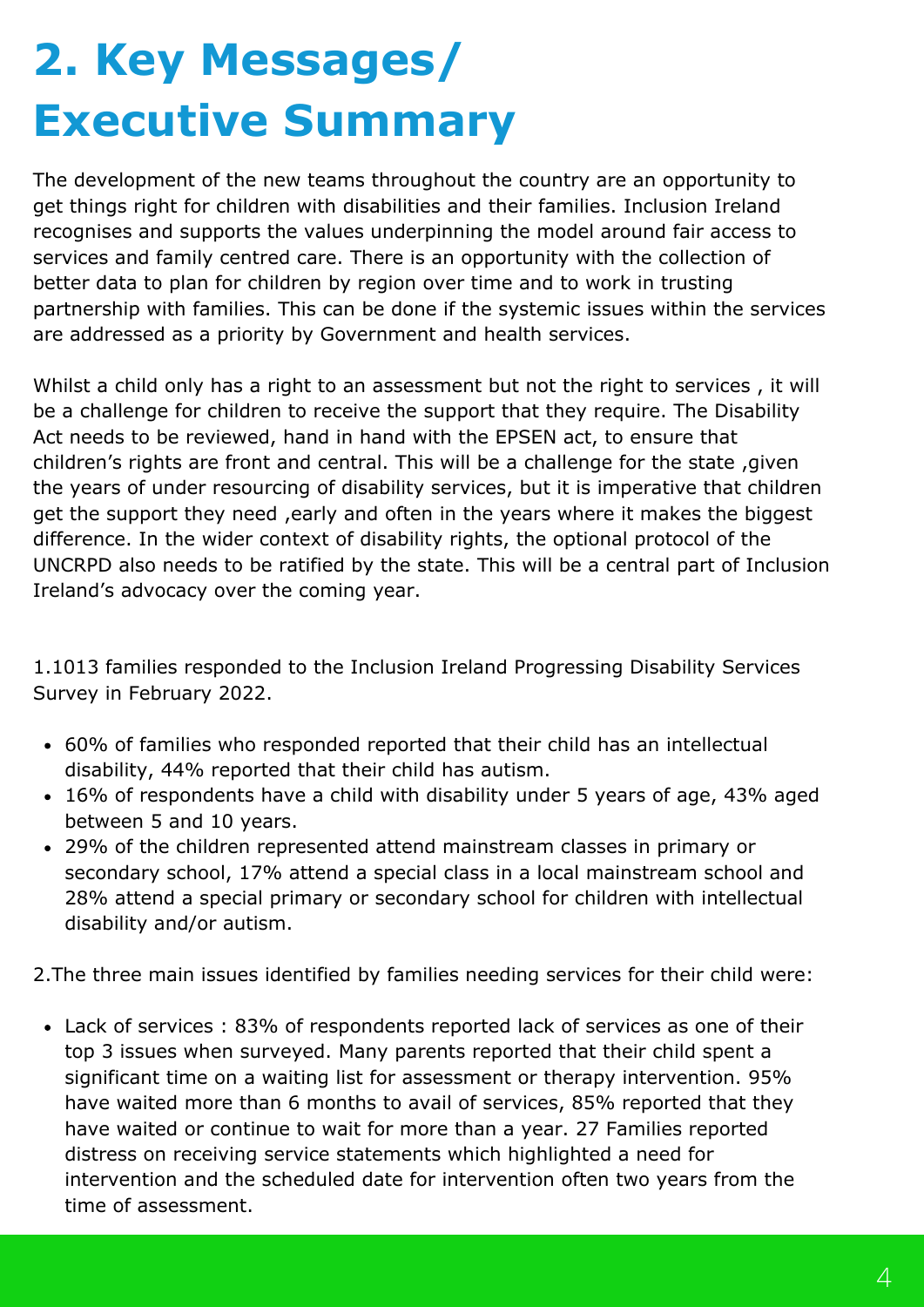- Communication: 48% of families cited difficulties with communications from the services as one of their top 3 issues with the service. Families describe a lack of clarity in relation to plans and time frames for Progressing Disability Services for Children.
- Quality of service: 19% families provided us with detail relating to quality of service in relation to progressing disability services in their top issues. This included only children who have received a service. Examples of the poor quality include lack of frequency, consistency and quality of interventions ,difficulties with staffing and lack of joined up working with schools or other services.

3. Over 50% of the families of children with disability surveyed are not in receipt of any service. Less than 1/3 of families (28%) were engaging with Progressing disability Services through Children's Disability Network Teams (CDNT).

4.There is a lot of confusion about the assessment of need process amongst families. The Disability Act says the assessment of need shall determine whether child has a disability and shall determine the nature and extent of disability. However the HSE currently states that "the assessment of needs is a short screening assessment, it is not a diagnostic assessment". This needs clarity.

It is the view of families for whom diagnosis is important that having waited for assessment of need they should not have to be waitlisted a second time to receive diagnosis with further waitlisting for intervention. Without early assessment and timely access to therapies children can age out of Early Intervention without accessing critical developmental and educational supports.

5.Children and families need more support in the early stages post assessment/diagnosis. The source of most distress is the wait for assessment followed by a long wait for intervention. It is the view of some parents that if earlystage support was provided, the need for intensive support would diminish over time.

6. Families say that they want 1:1 intervention for their children.It is true that family training is a vital part of the package of supports for a child with a disability and can play a role in empowering the child's network of support. It should,however, only be viewed as part of a menu of supports and cannot replace the child's need for individual and team based direct therapy supports.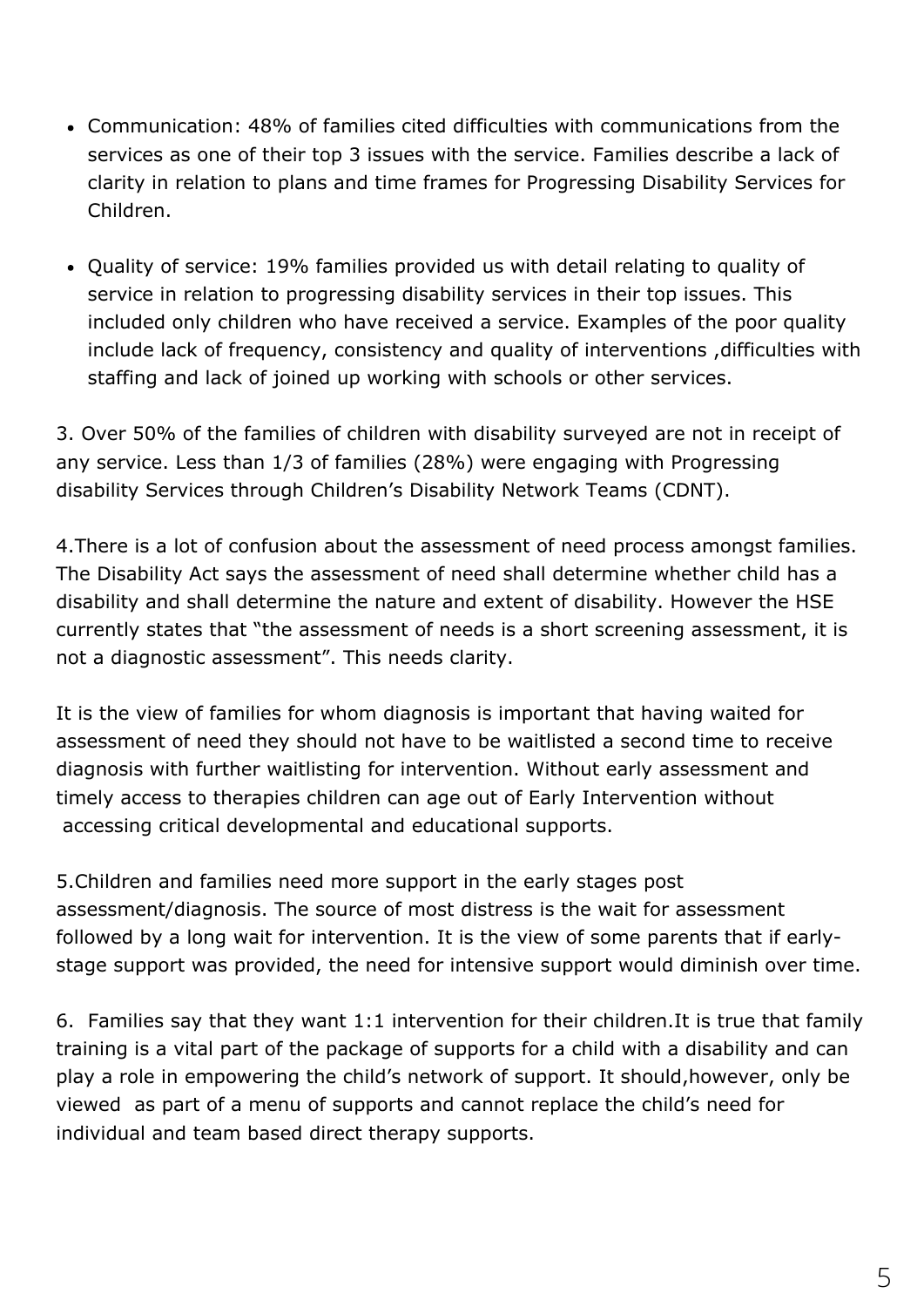# **3. Methodology**

In listening to our members and families who have reached out to us, we decided to survey families to gain a better understanding of the issues and to constructively make recommendations to the Minister and to the HSE around ways of improving matters. In this document, we are reflecting the lived experience of families and children who are struggling to get the help that they need.

Inclusion Ireland takes a rights-based approach in all of our work. In this instance we are looking closely at the rights of a child to get services and supports early and comprehensively so that he/she/they can thrive, flourish, develop emotionally, socially and physically and access their right to education.

Inclusion Ireland prepared a survey consisting of 12 questions. The survey was circulated to Inclusion Ireland members by email but also made available to all on social media for a number of weeks.

In total, 1013 responses were received to the survey. This high response level is indicative of the deep concern that many families feel and needed to express. While this survey cannot represent the totality of the unmet needs in Ireland, it can offer a clear overview and representative sample of the family challenges with regards to Progressing Disability Services.

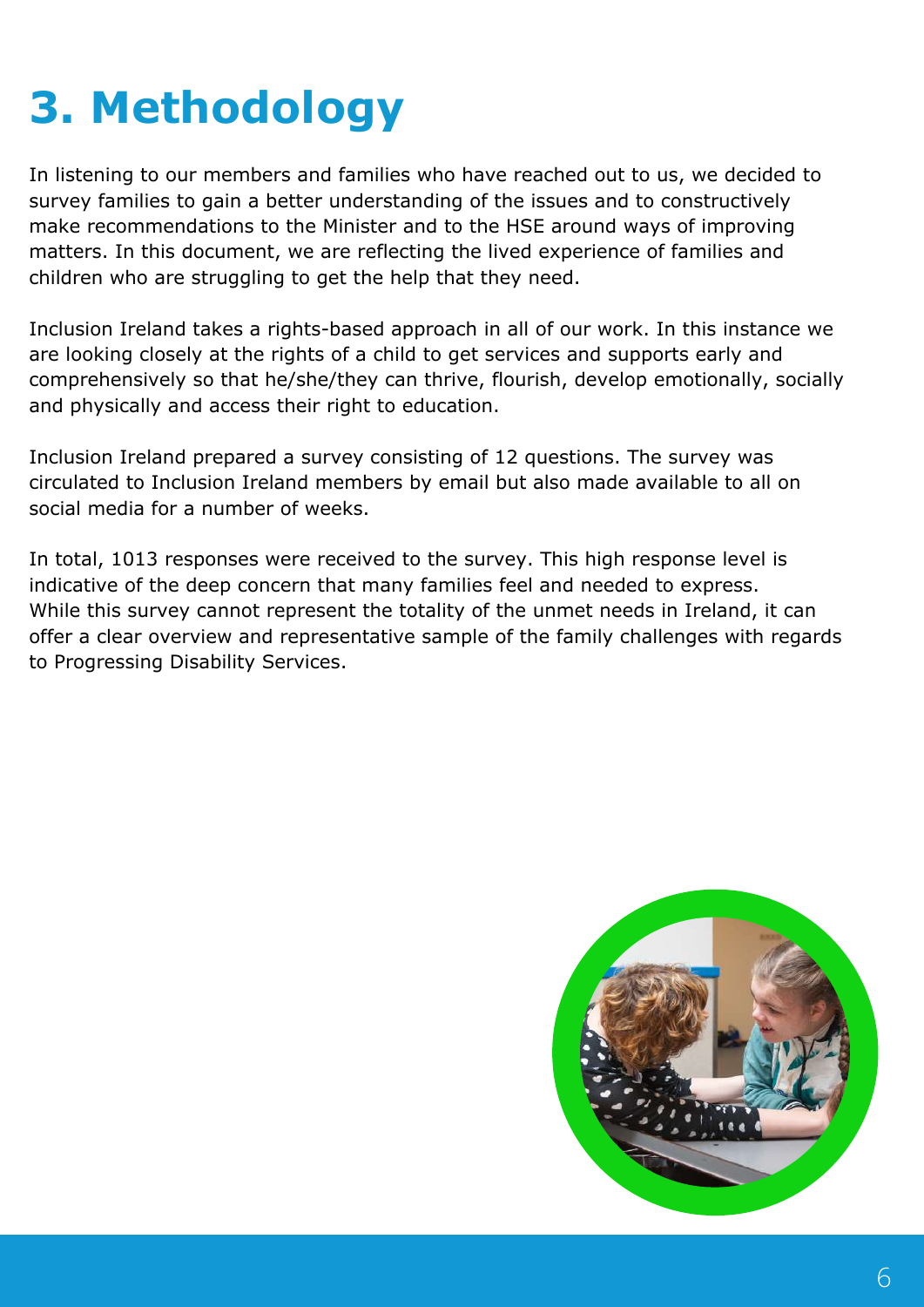# **4. Progressing Disability Services (PDS): The Model**

Services for children with disabilities developed historically in Ireland in an ad-hoc manner. As a result of this, there were parts of the country where children with disabilities received an adequate service and other areas where services were nonexistent or poor. In some areas individual organisations were providing services and supports to children with a particular diagnosis or disability, whilst in the same region children with other profiles were not receiving any level of support. Following a review of these issues, The HSE decided to reconfigure all of children's services in a process called "Progressing Children's Disability Services".

The vision for this change has been around fair and equitable access for all children in their locality and clarity for children and families around where to go to if they needed support for their child. The process involved an analysis of each region and the available resources (mainly therapy staff) that were employed in HSE services and HSE funded services. The next step was to bring all of these resources together into one team. The aim is for one team in each area comprising of therapists from multiple agencies, delivering on assessment and intervention for children.

PDS began the process of rolling out 11 years ago. Some parts of the country reconfigured quickly; others have taken a considerable period of time to do so. There has been an increase over the last two years of teams reconfiguring and coming together in the new model. Within the HSE the last of the 91 Children's Disability Network Teams was reconfigured by December 2021.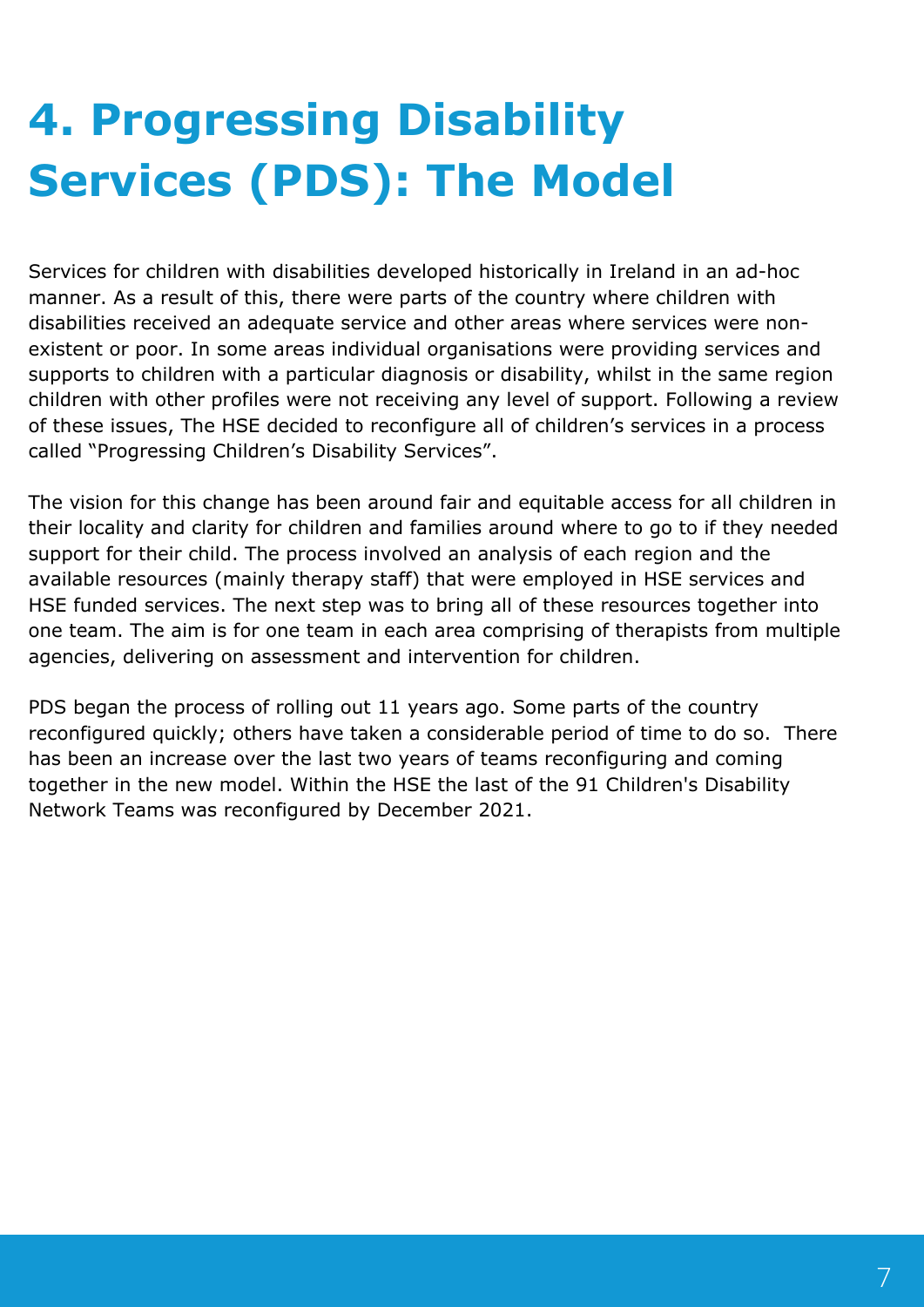# **5. RESULTS FROM THE SURVEY**

# **A. Who are the respondents?**

Respondents to the survey mainly come from Leinster (57%), followed by Munster (28%), Connaught (13%) and Ulster (2%)



nt Less than 5 = 5/10 years = 11/14 years  $= 15/18$  years **B** Over 18

Responses by age group

**4 5** an intellectual disability over 18. the situation of young adults with Most of the respondents have children with disabilities at a young age, less than 10 years old (56%). Children between 11 and 14 accounted for 25% of the answers. Finally, 13% of the respondents had teenagers between 15 and 18 years old. 8% of the families who took part in the survey reported

60 % of the families who responded reported that their child has an intellectual disability. 44% told us that their child has autism.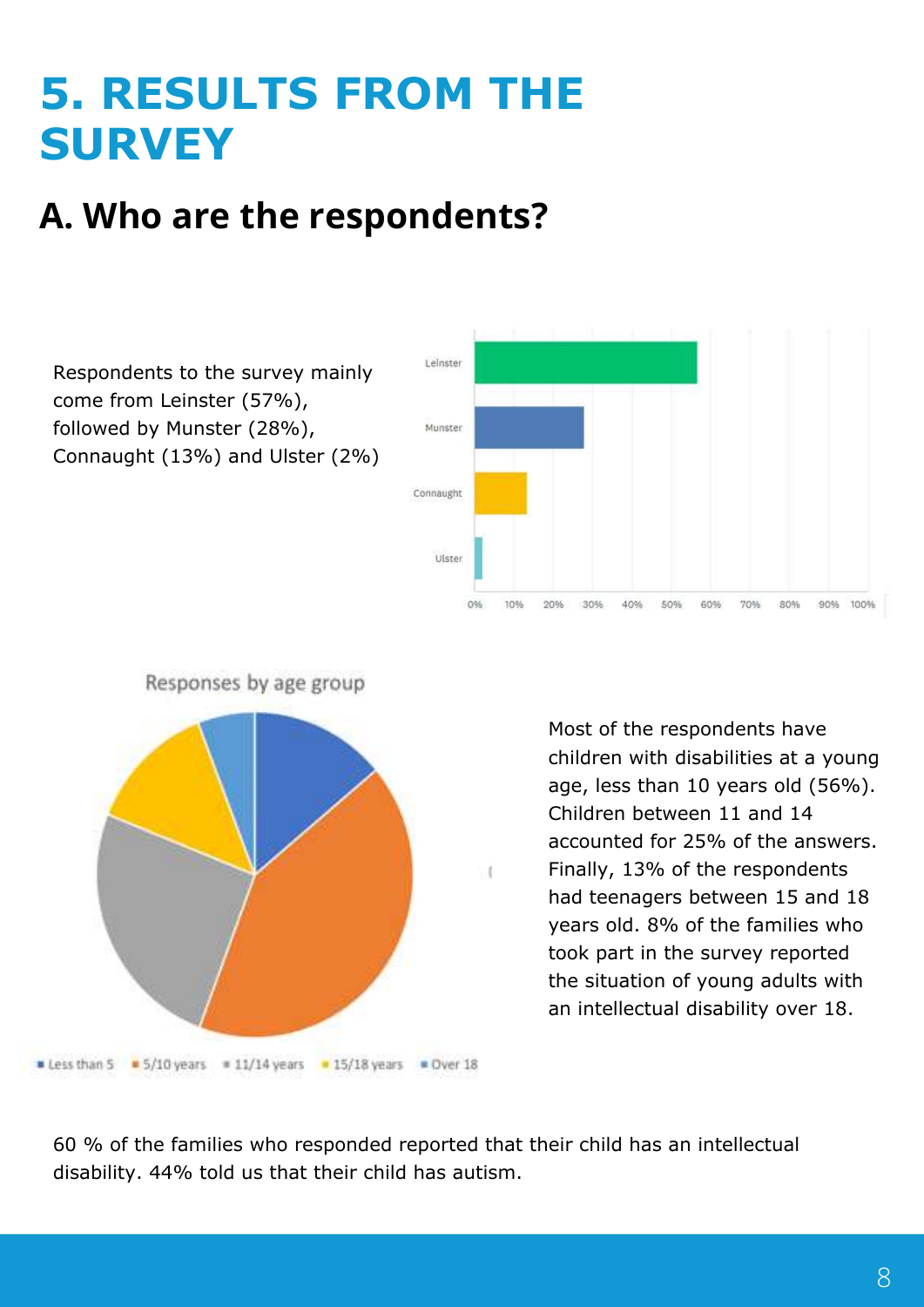## **A. Who are the respondents?**

The educational situation of the respondents' children is pretty diverse: most are going to mainstream classes in primary and secondary schools (29%) and to special primary or secondary schools (28%) closely followed by those in special classes (17%).





**4 5** engaging with PDS falls to 25% for **3** Munster and 20% for Connaught. This proportion of families 28% of respondents highlighted that they were engaging with the Progressing Disability Services (PDS) and a Children's Disability Network Teams (CNDT). 16% have heard about it and understand how it will work while 34% do not understand how it works. Finally, 15% have never heard of PDS.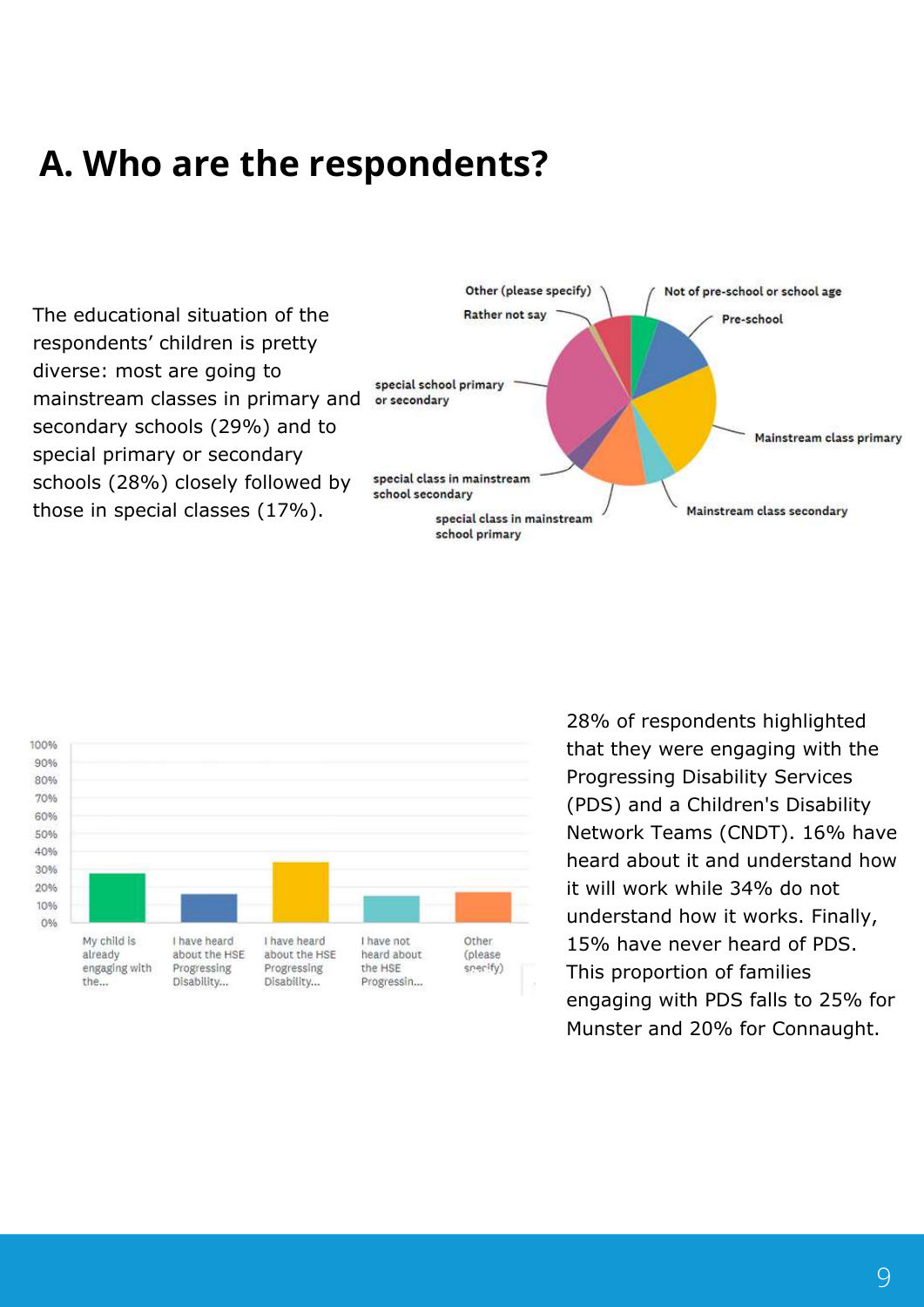# **B. Main issues faced by families**

When asked about the most important barriers faced by families when trying to access PDS the following were the main issues of concern:

### **1.Lack of services/difficulty accessing services**

83% of respondents reported lack of services as one of their top 3 issues, which can significantly vary across the different counties and often referred to as the "Postcode lottery". Many reported that the services are understaffed and underfunded and that many team positions are not filled. A high number of answers highlighted the long waiting lists and delays in getting appointments. Finally, the lack of therapists (OT, SLT) was shared by many in the comments.



## **Direct quotes from families:**

"On waitlist since 2017. Referred after AON"

"Waiting list - waiting 5 years now"

"It is based on a failed, fantasy model of "family centred" provision which involves provision of NO services to children with defined complex disabilities"

"Lack of therapists making us have a big waiting list "They are moving us to another county from where I got all my child's services since birth"

"Lack of therapies for my son as he's classified as "non-urgent""

"No service- not one session of physio since she was born and first 2 years are so crucial"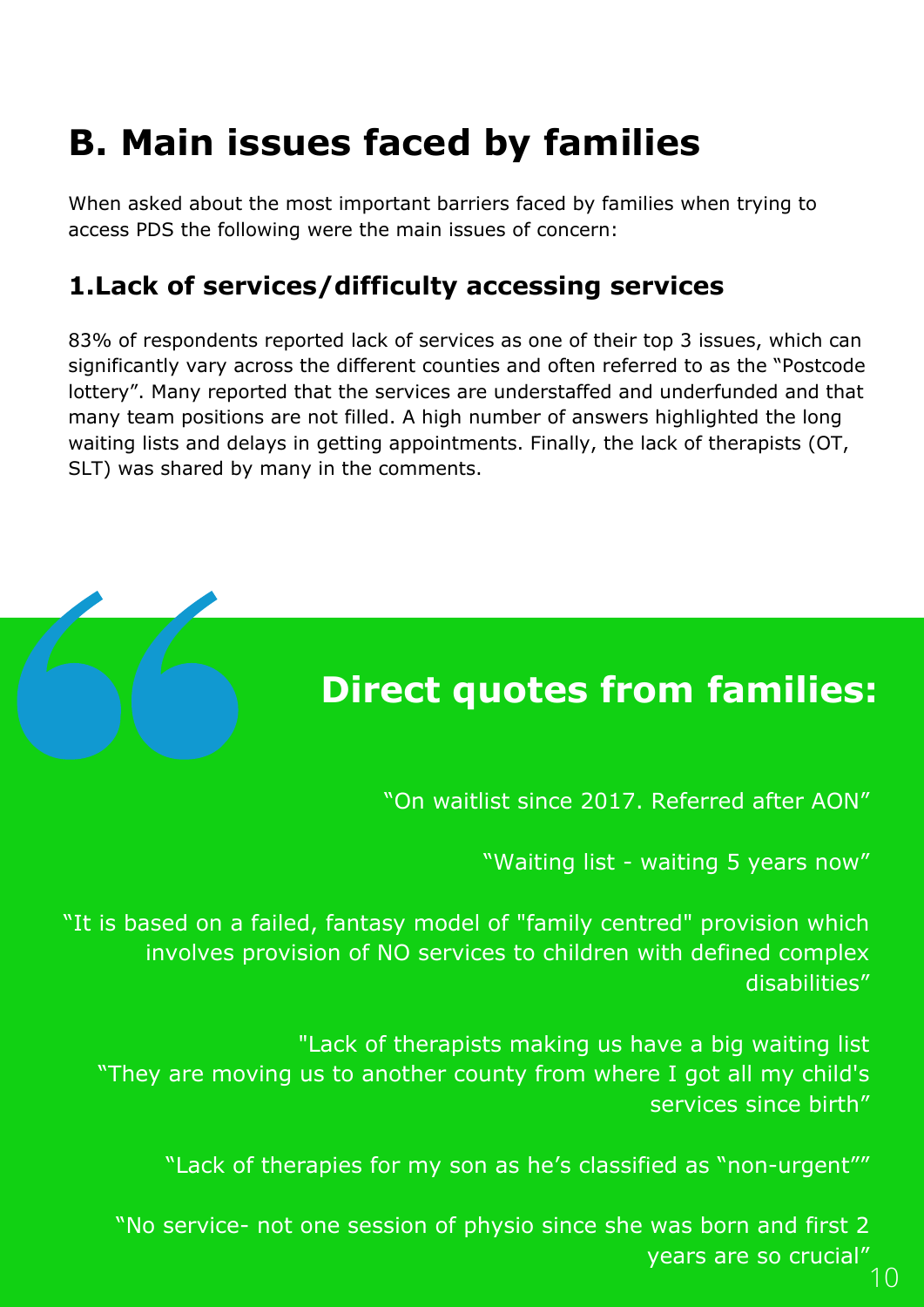## **2. Lack of communication**

48% of families cited difficulties with communication from the service as one of their top 3 issues. Many families in the survey regretted a lack of clarity on the plans and timeframes. Most of respondents found it hard to navigate into the new system and understand how it works. Many others reported no understanding around how the system works.

Responses also showed that many families do not receive consistent and regular information on services and appointments. Some felt that there was a lack of understanding and consideration from services about the circumstances families found themselves in. There was a perceived lack of flexibility in the appointments being scheduled, especially for parents working and with other children with disabilities.

## **Direct quotes from families:**

"They don't see parents as a part of the team."

"Disjointed advice/understanding when working on behalf of child with other agencies/depts etc"

"Whilst we were informed in October what team we're under, we still have no idea when we will receive services."

"Don't know if the new system will be any better than the old one. It still feels like there will be long wait lists."

"No individual communication (all letters have been part of a mailing)"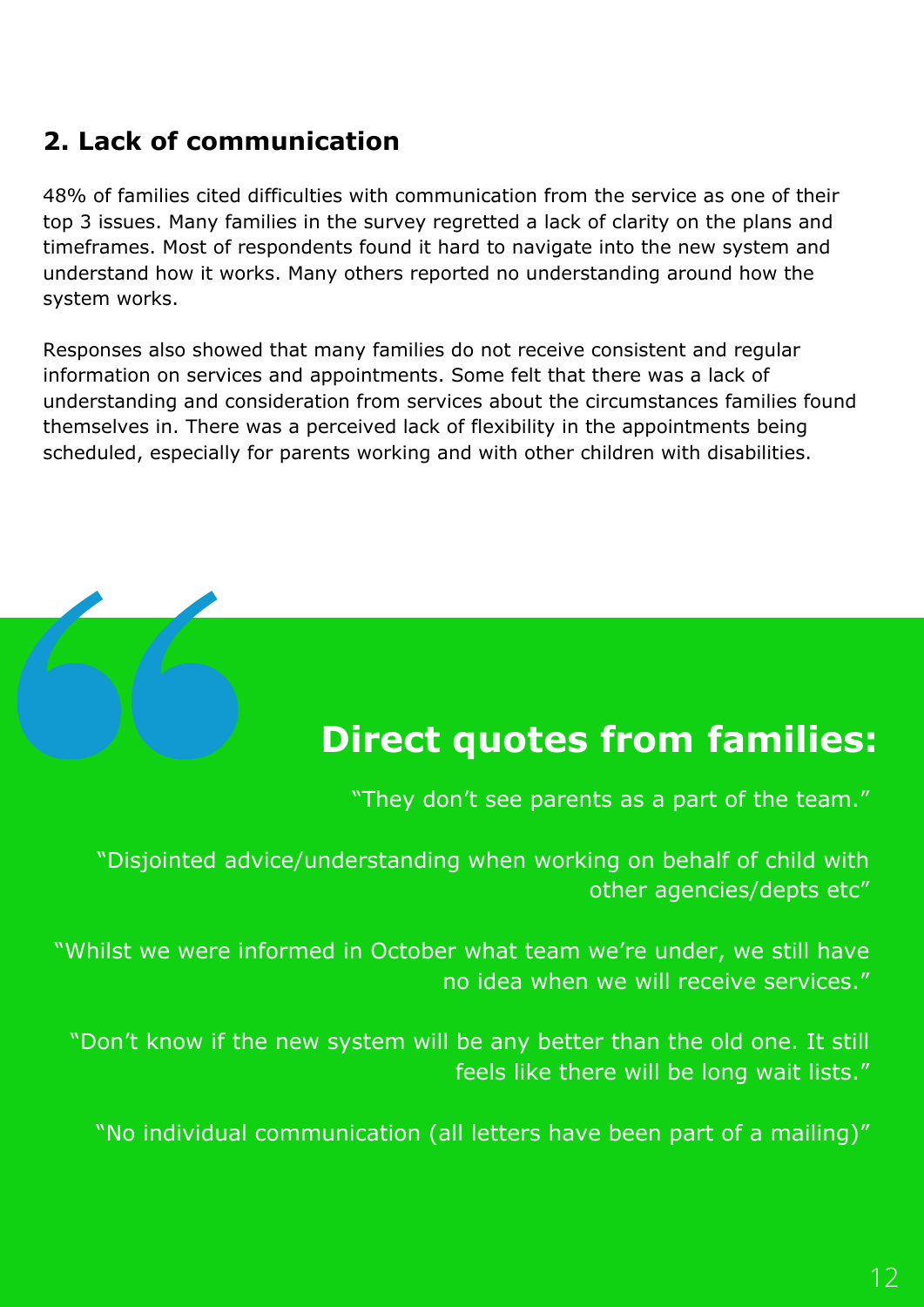### **3. Poor quality of services**

19% of respondents pointed out specific issues with the quality of service. We must remember that only families who receive or received a service can give detail on the quality of service. Staff issues contributed to a poor quality of service.

Respondents mentioned:

- The high turnover of staff in services
- The lack of experienced staff
- The large caseloads per team was raised in the responses as not sustainable to provide a service of quality. As a consequence of this high demand on services, many reported the lack of frequency of appointments once the child reaches the top of the list for intervention. A lack of flexibility for families and lack of interagency working with school and other services were also issues relating to quality of service.
- There was frequent mention of the view that family /staff training was replacing direct 1:1 interventions.
- Many families pointed out the lack of continuity of services. Some of the respondents said that they lost/ experienced a gap in the services they were provided after the PDS reform. For others, the transition of services from primary to secondary school has been a challenge. Finally, a number of respondents experienced difficulties when transitioning from child to adult services

## **Direct quotes from families:**

"They have seen me more than my child."

"Caseload of 700 per team is not sustainable even if roles were filled."

"No one on one therapy for child. Doesn't feel personal"

"Very experienced therapists are being used as administrators in a mammoth box ticking exercise and are no longer having any contact hours with children and young people, which has already led to low morale and skills deterioration, and means that new entrants to the therapeutic environment are not receiving the mentoring that is required to deliver anything to children with complex disabilities, particularly where there are both physical and intellectual disabilities"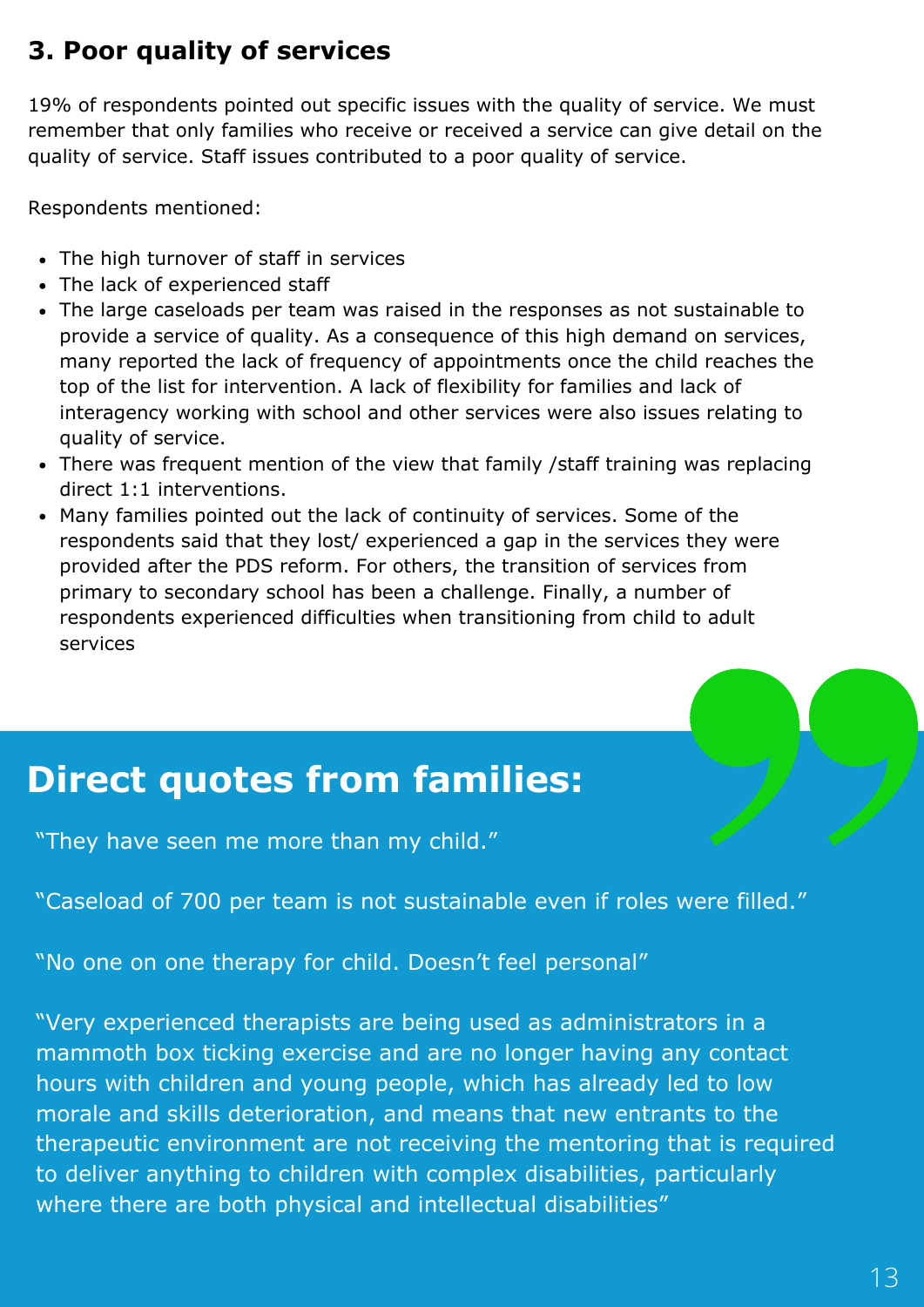## **Accessing services**

When asked about the type of services their children needed, families particularly pointed out that they needed Occupational Therapy (88%) as well as Speech and Language Therapy (86%). Psychology (62%) and Physiotherapy (55%) were also raised but to a lesser extent.



## **Average time families are waiting**

5% of children had to wait less than 6 months to avail of services, 85% mentioned that they had to wait/have been waiting for more than a year. Some answers highlighted situations where no services were ever provided to children who are now adults. Others reported waiting 4, 6 and 9 years. For those who are waiting a year or more or specified another timeline. 5% were waiting over 6 years, 16% 4-6 years and 27% 2-



the situation per reg than a year for services (90%) in comparison with Leinster (82%) and Connacht (86%)  $\frac{1}{4}$  years, the situation per region, it when looking at the situation per region, it appeared that Munster had the highest proportion of families who had to wait more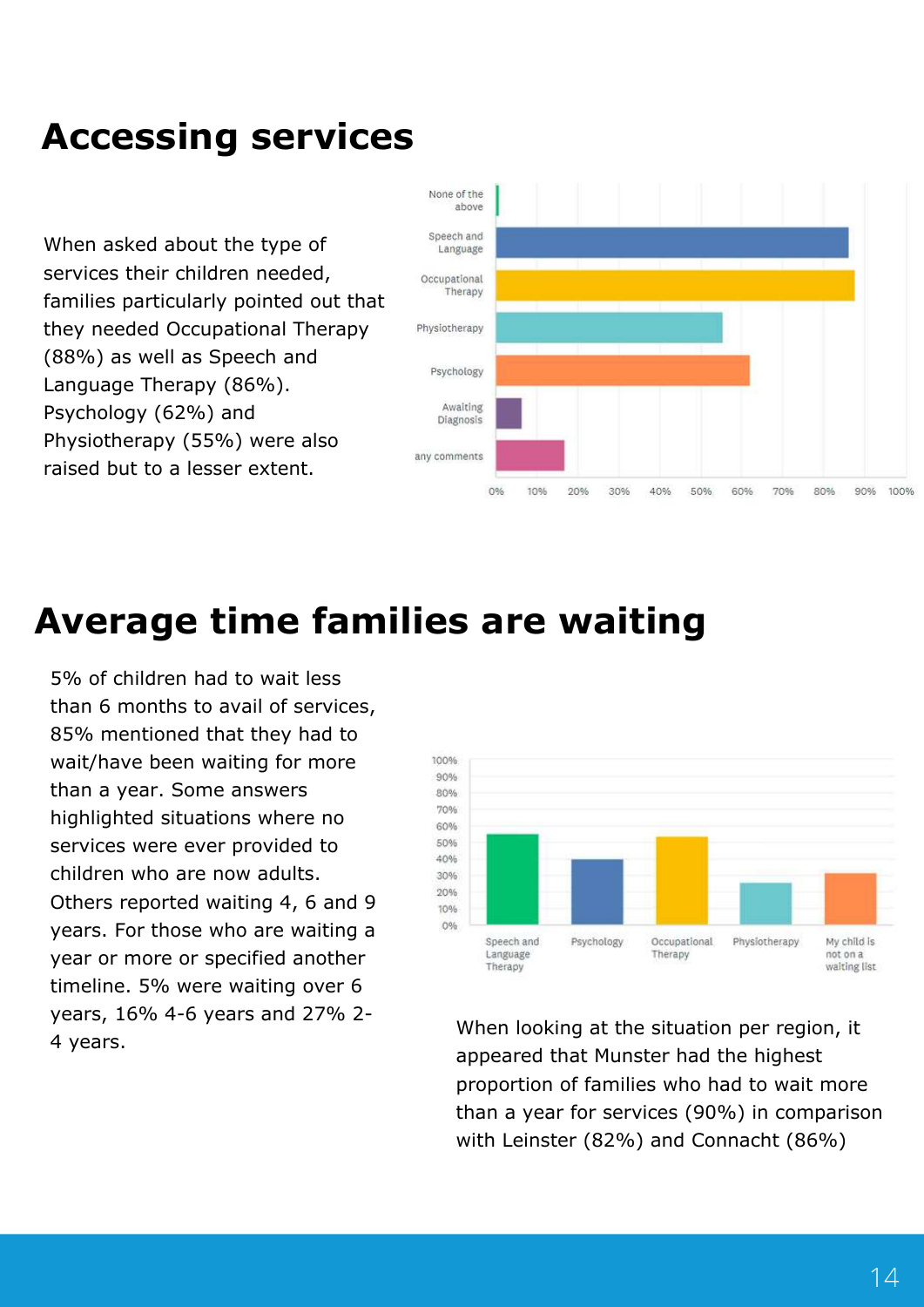## **Services support received by children**

When asking families what kind of support they were being provided with, more than half of them answered that they do not receive any services. This goes up to 55% for Leinster, 59% for Munster. However, it goes down to 44% for Connaught and 33% for Ulster



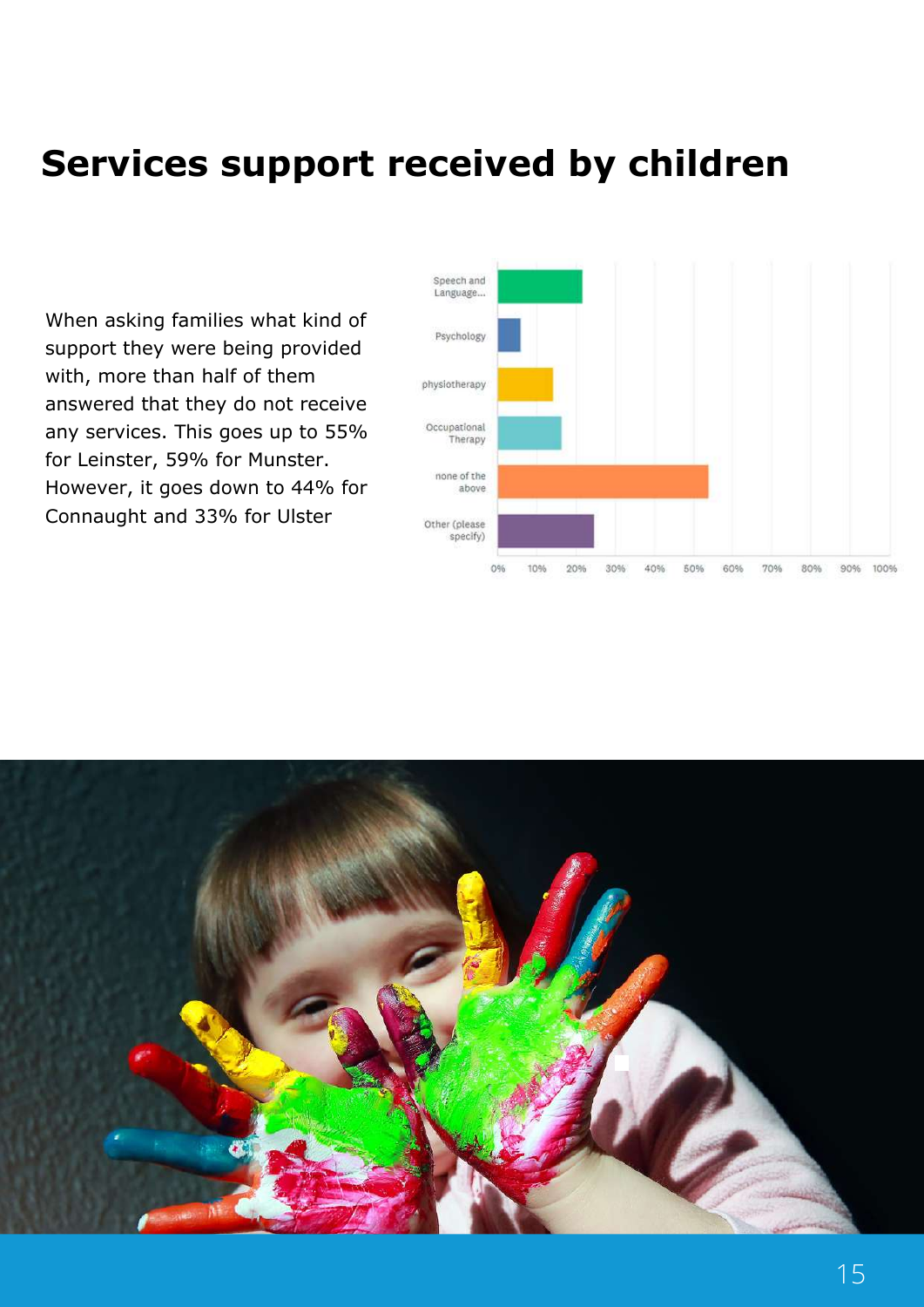# **6. Key Recommendations**

The key recommendations will be discussed under three headings, these were the most frequent issues highlighted by families. In total we have 9 clear recommendations for improvements to services for children .

### **A. Access to services**

It is clear from the responses that access to services and supports is the main issue for families.

One of the major aspects reported in terms of access was the fact that many families report that their CDNTs are not complete teams and that there is a high turnover of staff.

Inclusion Ireland makes the following recommendations under "access":

1. From analysis of the data we gathered; there is a serious issue with the workforce and one which requires creative and flexible recruitment and retention strategies. Advocacy organisations and umbrella groups can play a role in this plan in terms of telling the positive story of working with children with disabilities as there does appear to be a challenge in attracting therapists to the area. Even more fundamental issues around the number of University places and therapists qualifying annually need to be addressed if we are to avoid another generation of children waiting on lists to be supported.

2. Now that many teams have reconfigured, there is an opportunity to gather better data per region around access to services. Inclusion Ireland recommends that this data is used to form multi-annual improvement plans based on facts around the required number of therapists per team to ensure the wait list reduces significantly over time. It is clear from supplementary data we analysed as part of this process( see appendices), that there are inconsistencies across the country in terms of numbers of therapists per region. The issue with wait lists will not be "fixed" overnight but a clear, costed plan by region, based on justified and transparent criteria, to address the deficit would be welcomed by families and advocacy groups like Inclusion Ireland.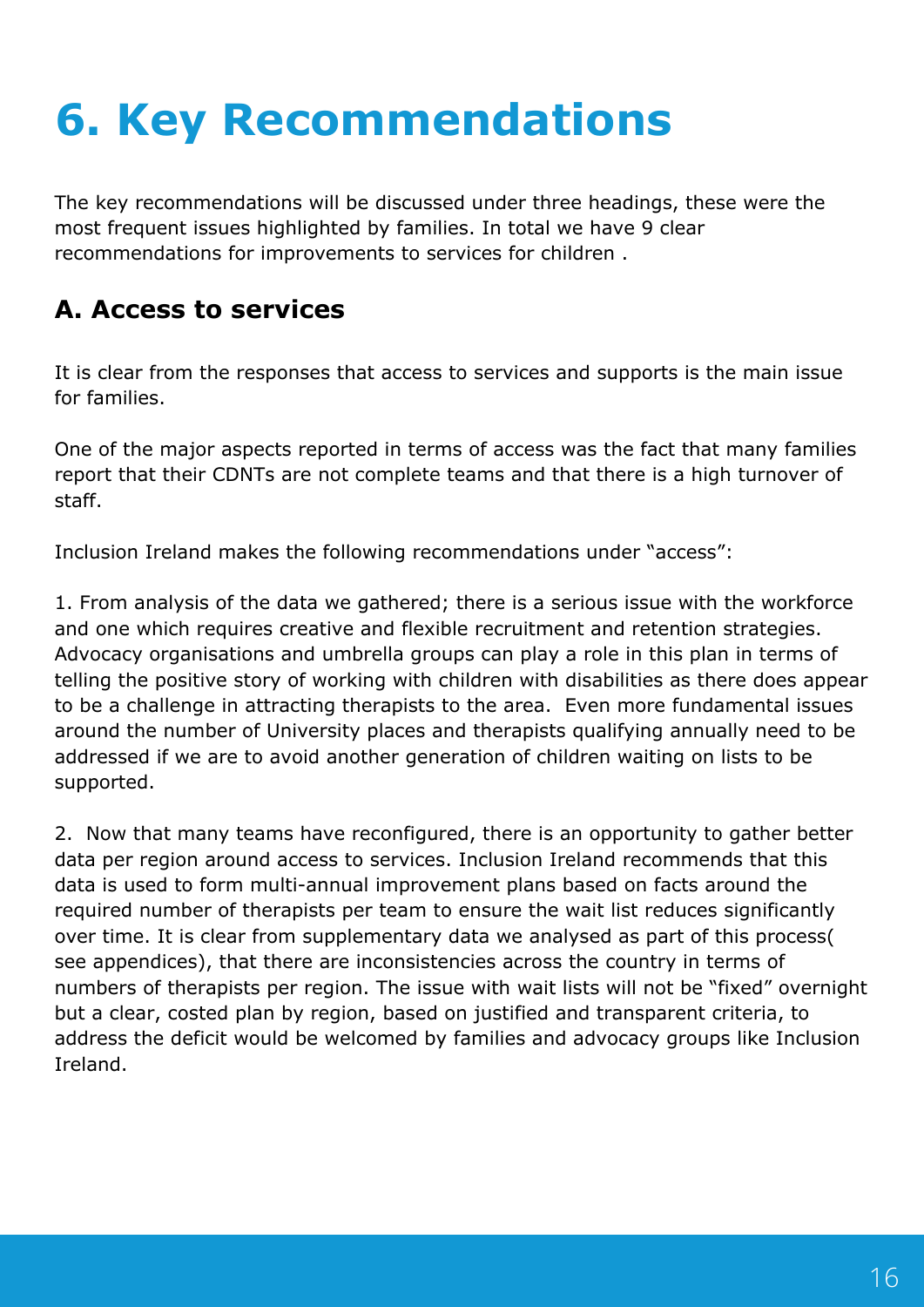3. The families who are in contact with us advocate for Early Intervention post assessment/diagnosis. Inclusion Ireland concurs that this is absolutely essential for children with disabilities.We recommend that investment is made in Early Intervention supports for children and their families as an urgent priority. The effect of effective early intervention cannot be overestimated, is well researched and documented in terms of a child's development and their later access to their right to education.

4.School based support where needed: Many children with disabilities need support to access the curriculum in school and their right to education. Schools currently with therapists need to have these positions maintained.

We call on the HSE and Department of Education to work together on the development of school-based services for children who need it. The review of the EPSEN act this year is an opportunity to look at what resources children need in schools to thrive and access their rights to education. There is no "one size fits all" model, but a child centred approach which values each child as an individual and takes a rights-based approach to education is recommended strongly.There are many issues with children's rights to access education currently which could be improved by access to skilled professionals who can support the child in ways that uphold their rights. Reported practises including seclusion and restraint in schools are quite simply unacceptable in 21st century Ireland. With a skilled, child centred team working alongside educators, many such issues can be pre-empted and can be prevented.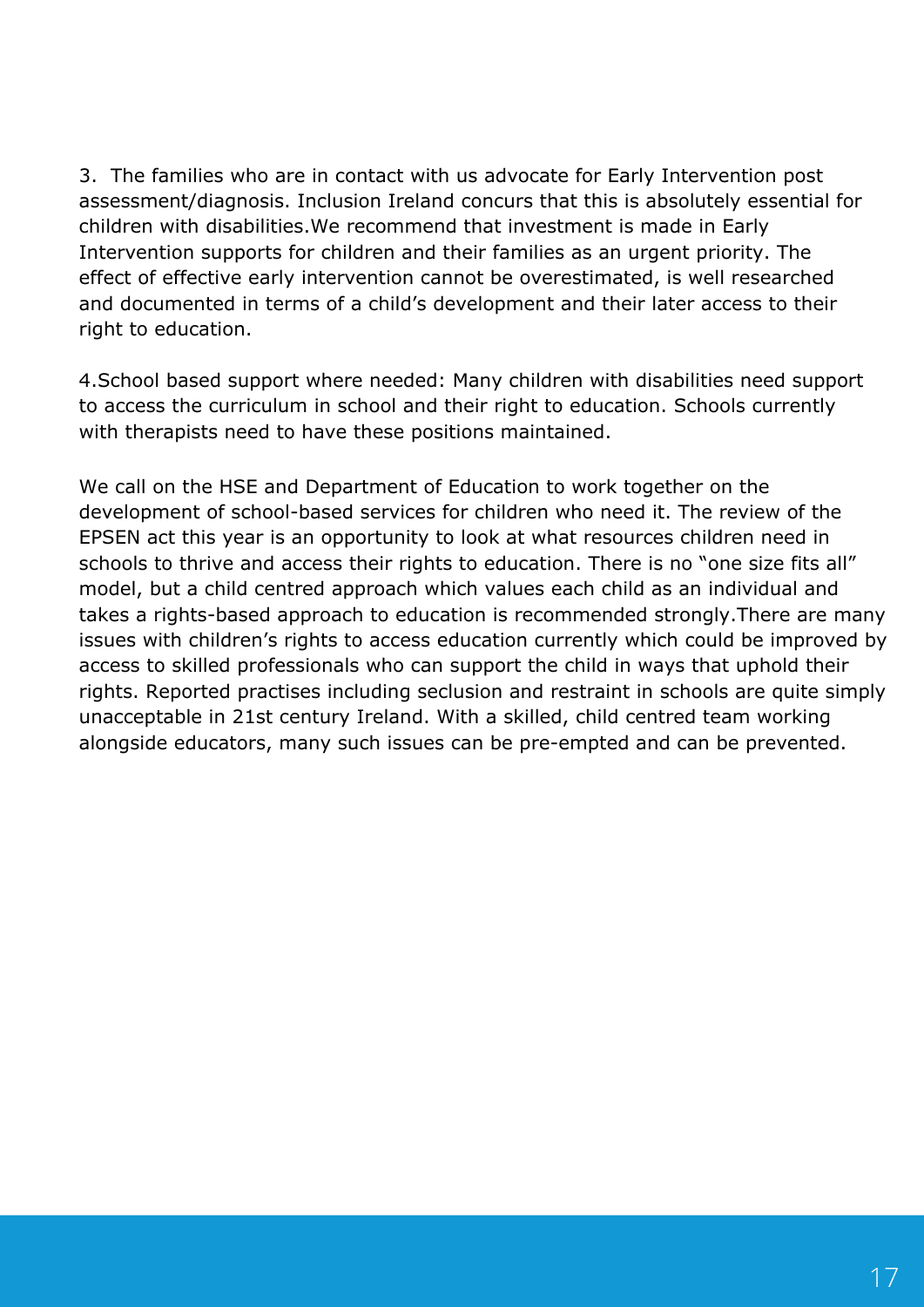### **2. Better communication with families.**

The solutions we offer here are cost neutral or cost minimal and would go a long way towards building trust and better relationships with families. PDS as a model talks about being "family centred". If there is a concerted effort in moving from "service led" to family led/ co-produced and designed supports , then some significant investment in communication and facilitation is required.

Inclusion Ireland makes the following recommendations under "communication":

5. Many families report receiving letters from the CDNTs that were, in effect, system focused rather than child and family focused. Families do not want to know about internal processes and demands on service providers , they simply want clear information on when their child will receive services and supports. It is recommended that an external agency or parent steering group could "parent proof" letters and communication to families to avoid distress and confusion.

6. Inclusion Ireland has had many conversations with families about "family fora" and their effectiveness. It is our understanding that family fora are a core part of the PDS model and are a way of supporting the move towards co-produced and family centred services. Families report frustrations that they were asked to be a part of a forum or a local implementation group and soon after the group is disbanded without any progress being made. It is very clear that the establishment of these fora has been a challenge and at this moment in time, most are not functional in any meaningful way. It is our experience at Inclusion Ireland that independent facilitation and clarity of purpose is essential in terms of building trust. Co-design and partnership with families as allies will not happen by accident, it is a process based on transparency, openness and honesty. An independent facilitator could enable that process to commence meaningfully.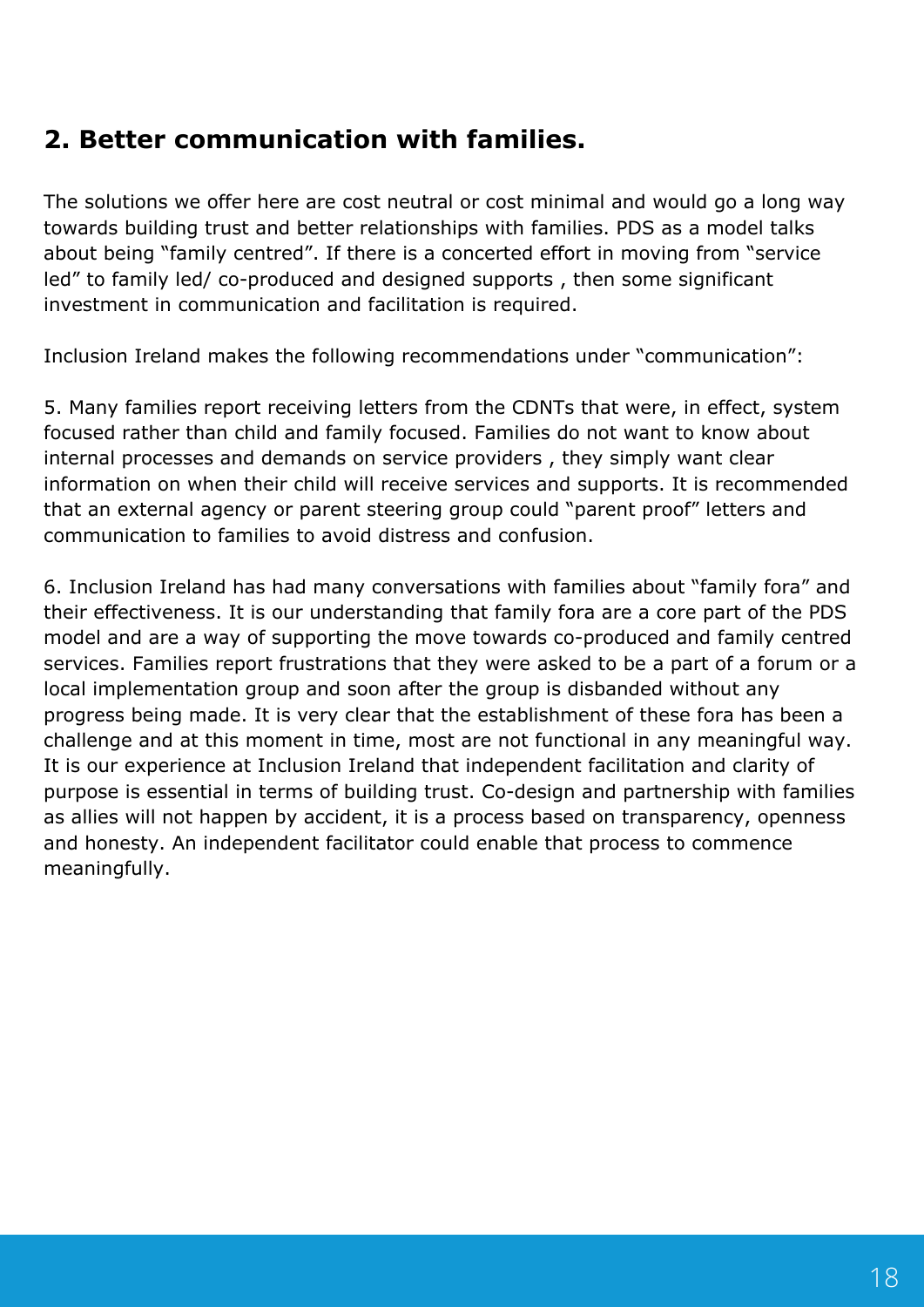### **3. Better Quality Services**

Families in receipt of services, reported dissatisfaction with the consistency and quality of the service.

We make the following recommendations under "quality":

7. We recommend that the reported issues around high turnover of staff as well as the "gaps" in service provision due to absences including maternity/sick leave be prioritised and resolved. Failure to replace staff has an impact on the child's development and ability to progress, measurable by risk assessment of failure to meet therapy needs. It has been reported to Inclusion Ireland that there are varying approaches to replacing staff who are on long term leave. Consistent, timely replacement of staff is essential to ensure that services operate at capacity meeting funded key performance indicators.

8. It is recognised that training is an important part of the menu of supports for families but it cannot replace the 1:1 support that children require. An evidence based approach to intervention is recommended and whilst this will require investment and further development of services, the need for intensive , transdisciplinary approaches for many children cannot be ignored. Frustrations with the quality of support stem mainly from this mismatch in expectations between the family and the services.

9. Confusion about AON /Diagnostic Assessments: many families report confusion and worry about the assessment of need/diagnostic assessment processes. We receive queries and concerns around families waiting for an AON, followed by a period of waiting for a diagnosis. The Disability Act says the assessment of need shall determine whether child has a disability and shall determine the nature and extent of disability. However the HSE currently states that "the assessment of needs is a short screening assessment, it is not a diagnostic assessment".

Not all children will need a full diagnostic assessment, but it must be available as part of the AON to those who do. The process and purpose of AON must be clearly explained to parents. The pathway to primary care therapy services and CDNT services must also be clear and efficient. Prompt access to therapy could reduce the demand for AON as we are aware over many years of advocacy and enquiries that many parents see AON as an alternative route to services rather than a key part of an integrated single pathway system that it is supposed to be.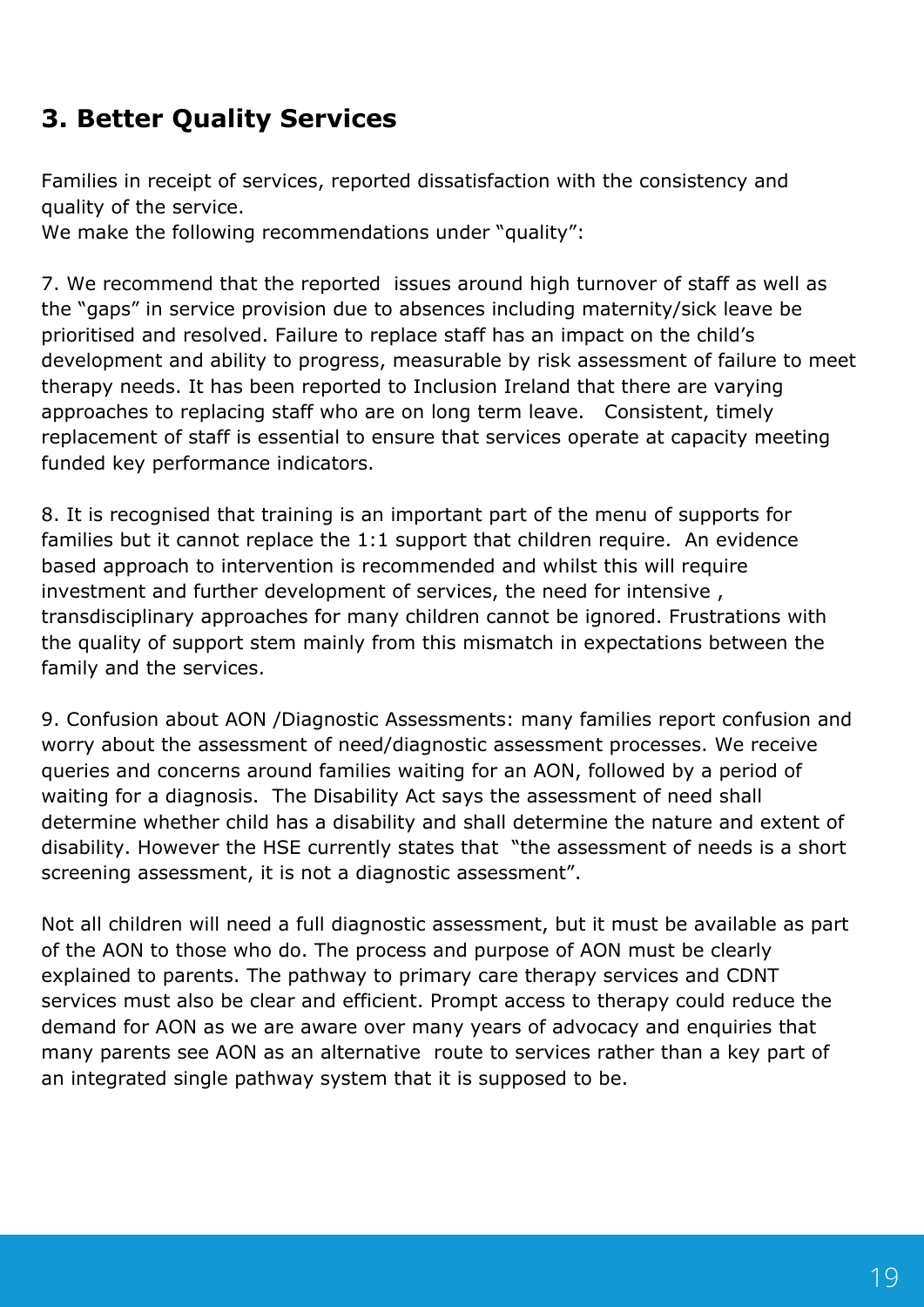# **7. CONCLUSION**

Inclusion Ireland has created this report to support the improvements in services and supports for children with disabilities. We have made nine key recommendations which we hope will enable the changes needed.

Fundamentally, children with disabilities need and deserve to access comprehensive, consistent support from as early as possible for as long as they require. This support has to meet the child's individual needs and support their family in navigating their shared journey. Multi-annual planning per region is essential if things are to improve for this generation of children and the next. This plan needs to look at the systemic barriers in achieving quality supports for children and cannot shy away from tackling those issues head on if children are to be given the opportunity to flourish in Ireland today.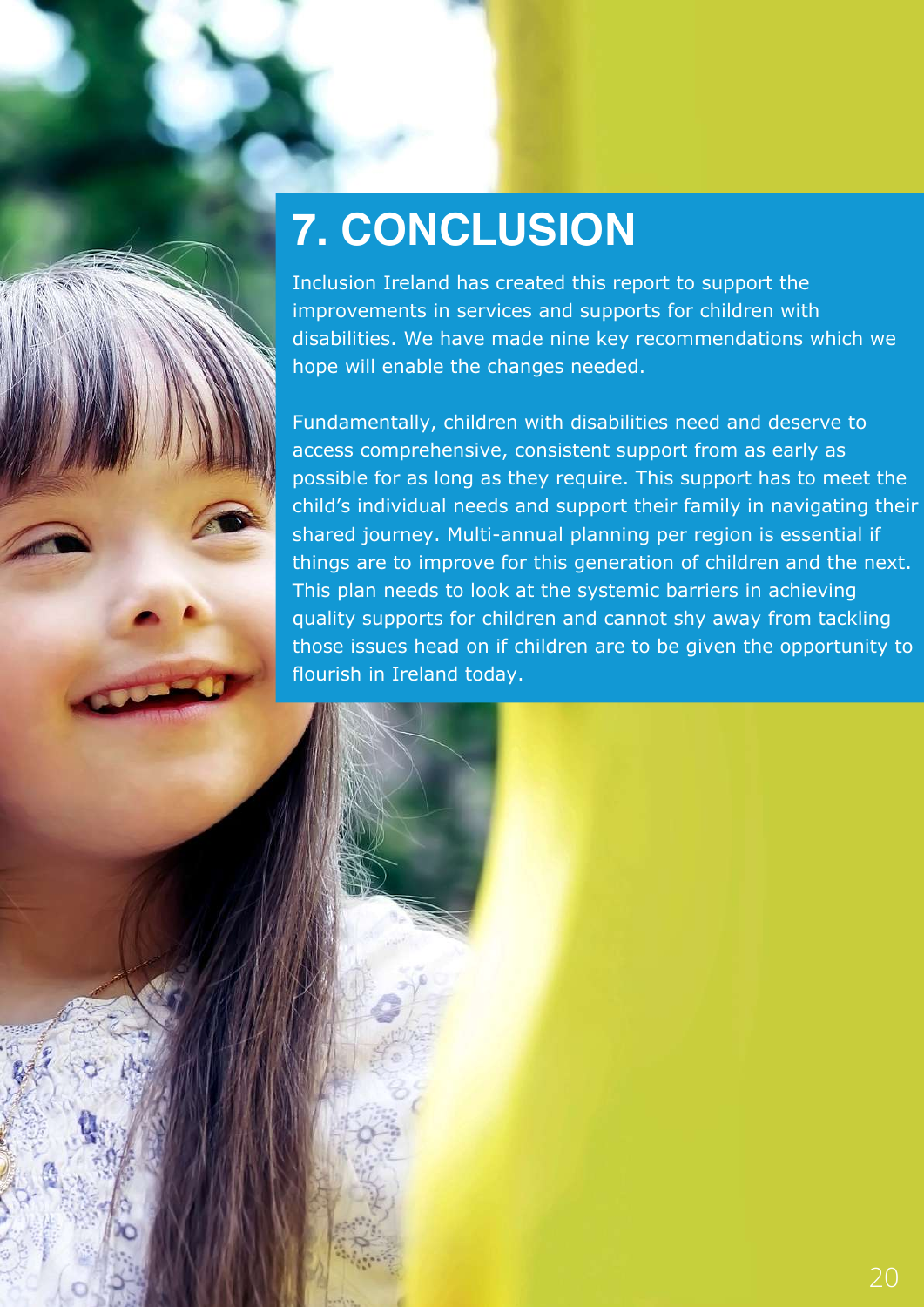## **8. APPENDICES**

## **CASE STUDIES**

As part of our work on PDS, we heard many stories from families around the country about how PDS is working and not working for them. You will find some case studies below so we remember when we talk about PDS it impacts directly on the lives of children.

Any images used in this report are for decorative purposes only and are not the children described in this report.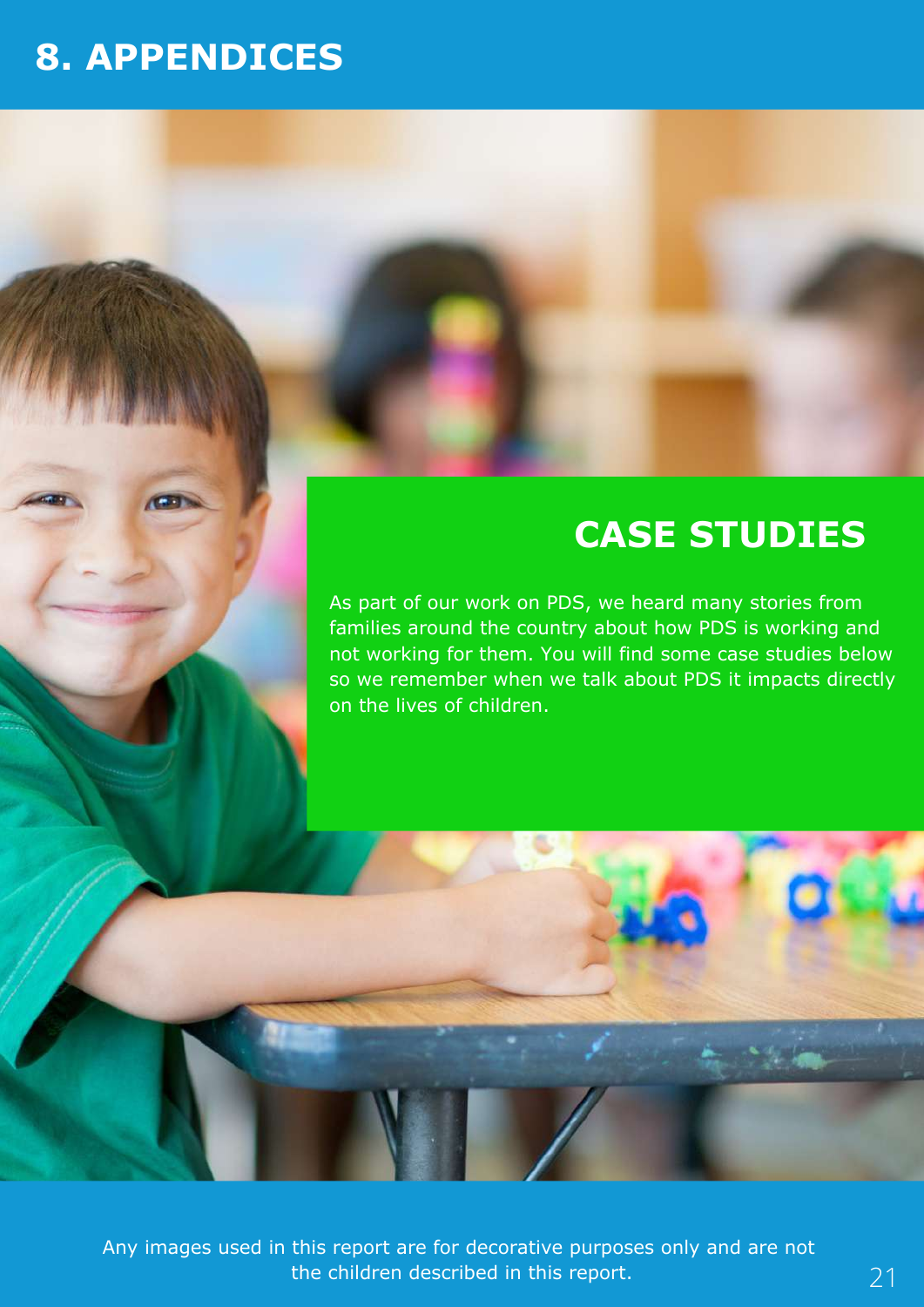**Mum, CHO 8, Son, age 10, Attends a special school Diagnosis at age 2 of Autism, non-verbal, diagnosis through Children and Adolescent Mental Health Services (CAMHS) of ADHD and more recently of high anxiety**



#### **The diagnosis/assessment of need our child received:**

AON around age 2. Age 25 months seen by Early intervention(EIT) SLT; got services through EIT prior to AON in batches of 6; had home tutor age 2-4.5; OT was always accessible; SLT was never comprehensive. Paid private SLT going to school. Access to Psychology was good with pre-school assessment and to a parent course. At school age, he had a few therapy sessions, but the setting- an old institutionalised building- frightened her son and no alternative was offered.

#### **About therapies**

- Mum completed two Tusla Meitheal courses that opened doors to access with CAMHs
- Once her son moved into school Mum hired a private OT; this same OT is now on 0-18 team and she can no longer work with children on the attached to the team.
- The HSE OT offered sessions for parents online during Covid, but this did not meet needs of her son.
- Most pressing need is SLT. After issuing "Your Service, Your Say" Mum had a call from the SLT but SLT cannot go into the school as it is not his remit. A "programme" of four lines, four points, was issued to the parent indicating the work to be completed in the school, however there is not sufficient skill among teachers in the school for this programme to be implemented.

#### **How CDNT worked for us**

Received the first CDNT letter in November and the second letter last week. This re-structuring has little impact. It is talk about services with no service.

#### **What we would like the HSE to know**

Children in special schools need in school therapy. Staff need to be replaced when a therapist is out on maternity leave. Teachers need to be trained to run a programme. HSE Staff need upskilling in AAC programmes like Proloquo2Go.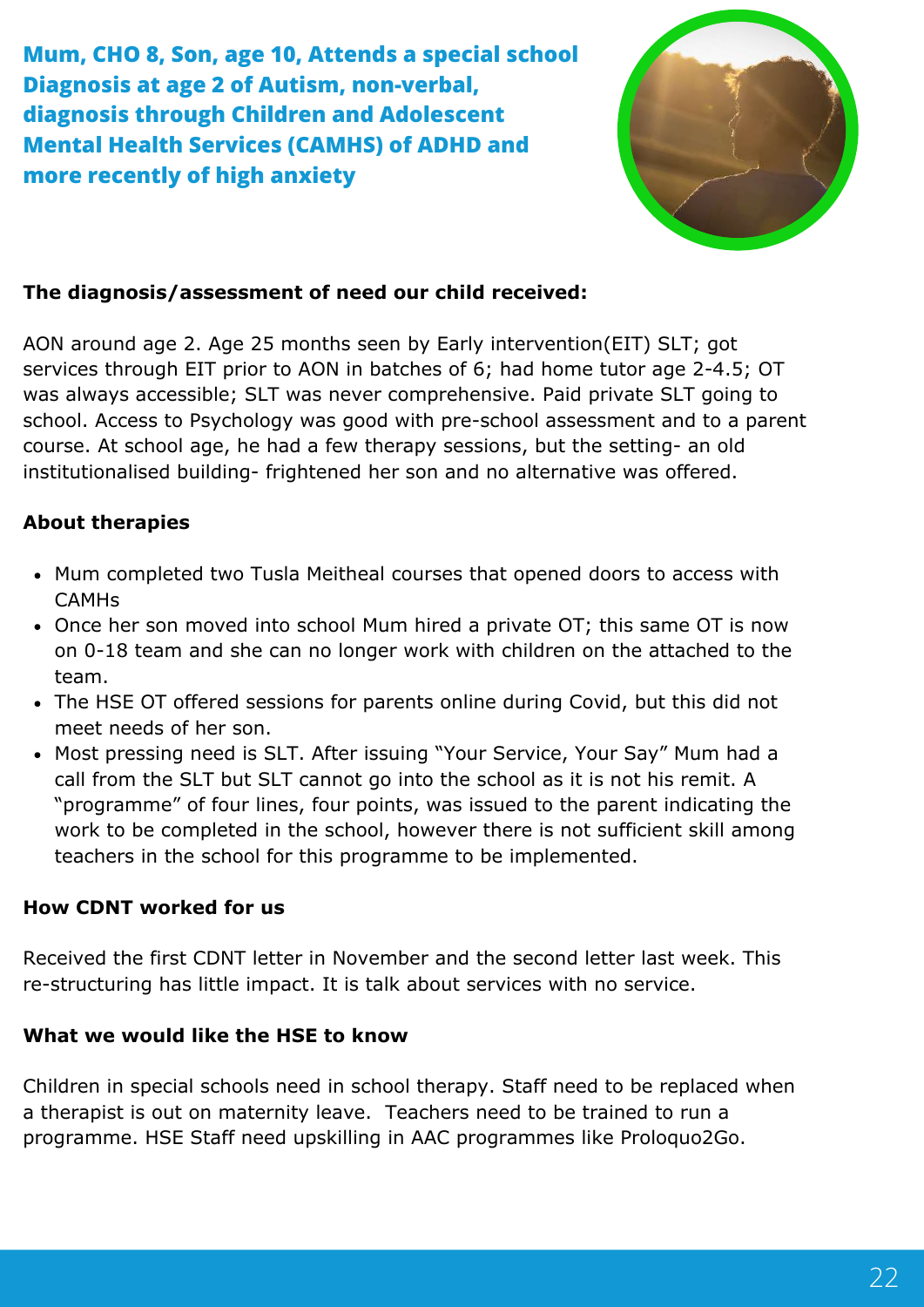### **Mum, CHO 8, Son, age 9, ASD diagnosis age 2 years, ASD Class; Daughter, age 8, ASD diagnosis 2 years, ASD Class**



#### **About therapies**

- Son received 3 blocks (6 sessions) of OT and 2 blocks (6 sessions) of SLT under age 5 & transferred the School Age Team at age 5. Only one set of of OT sessions since then that was interrupted by Covid & lockdown. He has had a few PT sessions through Primary care and this is continuing.
- Daughter received 3 OT and 3 SLT sets of therapy sessions. Transferred to school aged team, at age 5 and since then offered online OT during lockdown, but this did not meet her needs. OT has gone into the school to meet with the class teacher and made recommendations.

#### **How CDNT worked for us**

Letters were received regarding the implementation of CDNTs. In the parent's view the communication has been poor.

#### **What we would like the HSE to know**

- Son needs SLT and he most likely has undiagnosed specific language disorders. Daughter needs sensory/emotional regulation guidance. Play Therapy, sought privately, was working until lockdown.
- Neither child sleeps well and day time respite is not provided unless there is a diagnosis of intellectual disability.

The HSE Disability Services need to provide services that are child centred, the whole child has to be considered, the building of relationships with therapists, and to create services that will make a difference.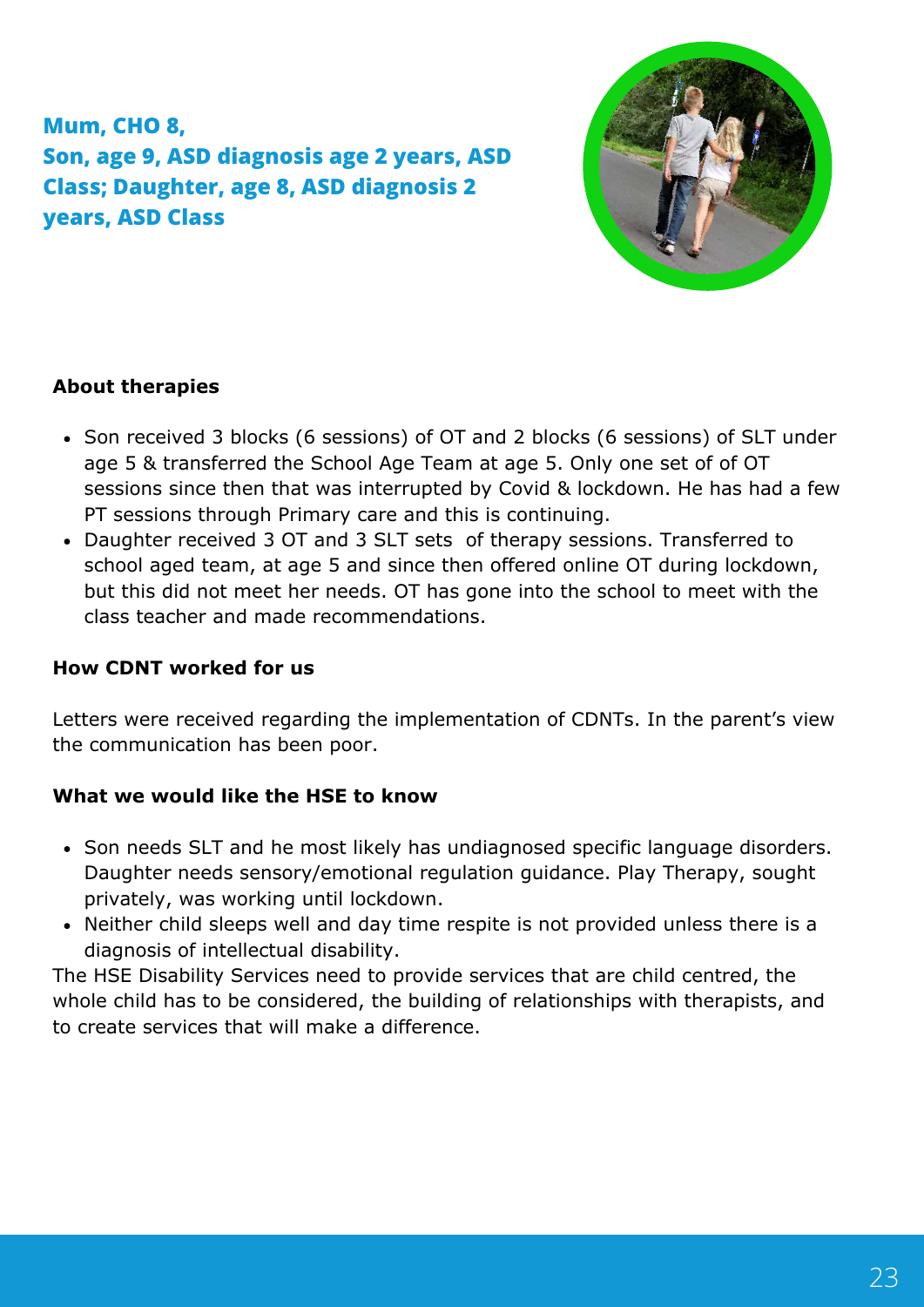### **Mum, CHO 1, Son age 8; Diagnosis age 3 of ASD and Intellectual Disability, Non Verbal; ASD 3rd Class**



#### **The diagnosis/assessment of need our child received**

• AON was complete timely within 6 months at age 3

#### **About therapies**

- Within Early Intervention there were 2-3 blocks (six sessions) of SLT and OT while her son was in pre-school.
- A SLT went to the school, but nothing since in the last two years. Present SLT on maternity with no replacement.
- OT is working remotely, but no appropriate & accessible services for her son.

#### **How CDNT worked for us**

Received CDNT letters last March/April. No word from the network team nor indication of services/appointments.

#### **What we would like the HSE to know**

- HSE need to look again at services from the bottom up, ask why staff cannot be retained, be child centred.
- Mum completed a Tusla Meitheal course which has given her some clarity on how service ought to be delivered.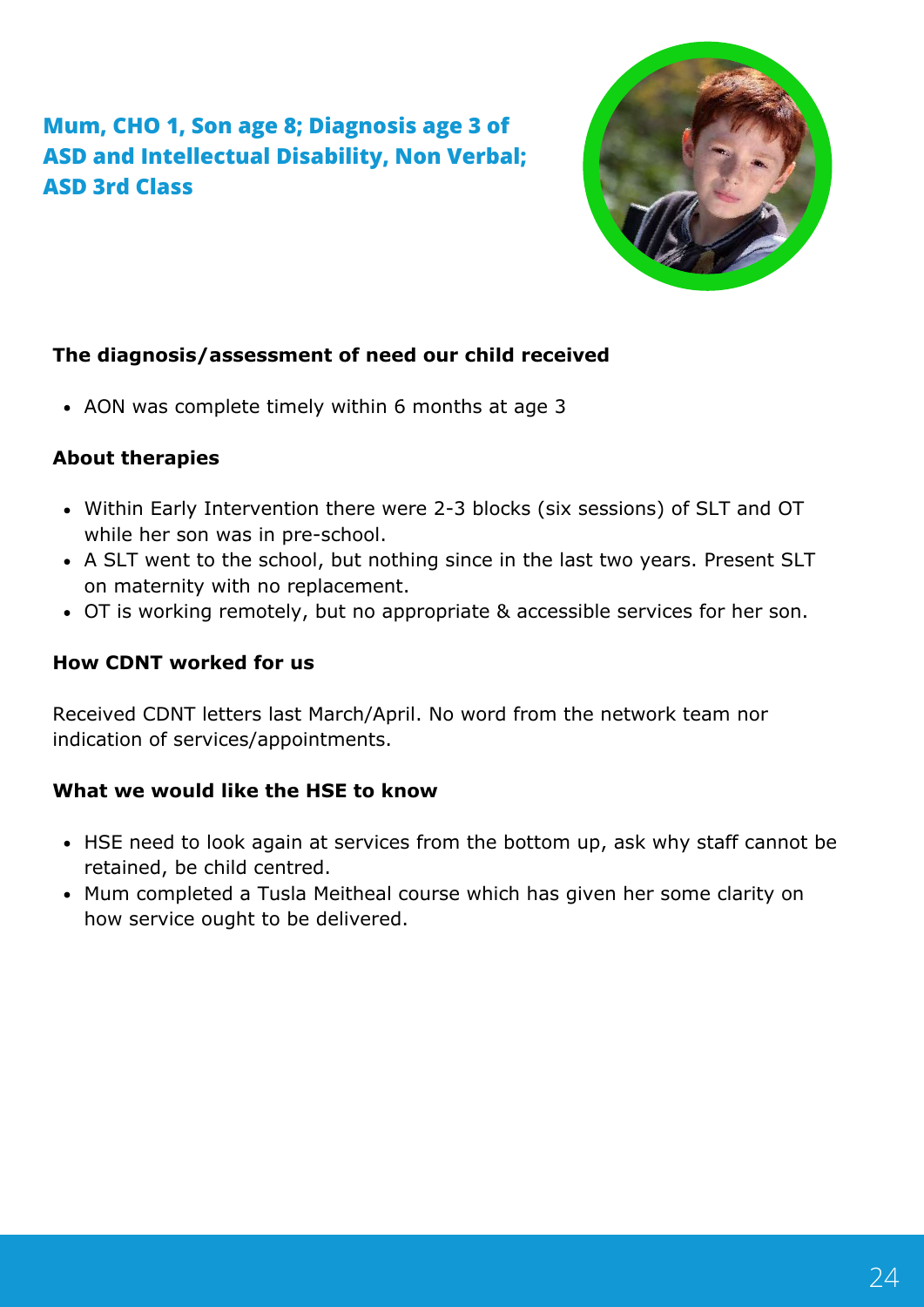#### **Mum, CHO 4, Son age 9; Daughter age 7**



#### **The diagnosis/assessment of need our child received**

Mum went to court for diagnosis for her son- HSE outsourced diagnosis process and son diagnosed with Autism age 4. Daughter diagnosed with Autism within Early Intervention. Mum noted far superior HSE diagnosis than private diagnosis.

#### **About therapies**

Son received excellent services initially. Daughter received primary care OT, but this ended as the primary care team felt that she needed a MDT.

#### **How CDNT worked for us**

Letters were received and communication was great by the service provider. People were moved from initial team to a new team. Moved to the most populated area. She contacted the CDNT Manager many times with no contact or services.

#### **What we would like the HSE to know**

That children's needs do not go away after a diagnosis is given. I like the theory of PDS, but removing the existing relationships with therapists has been detrimental.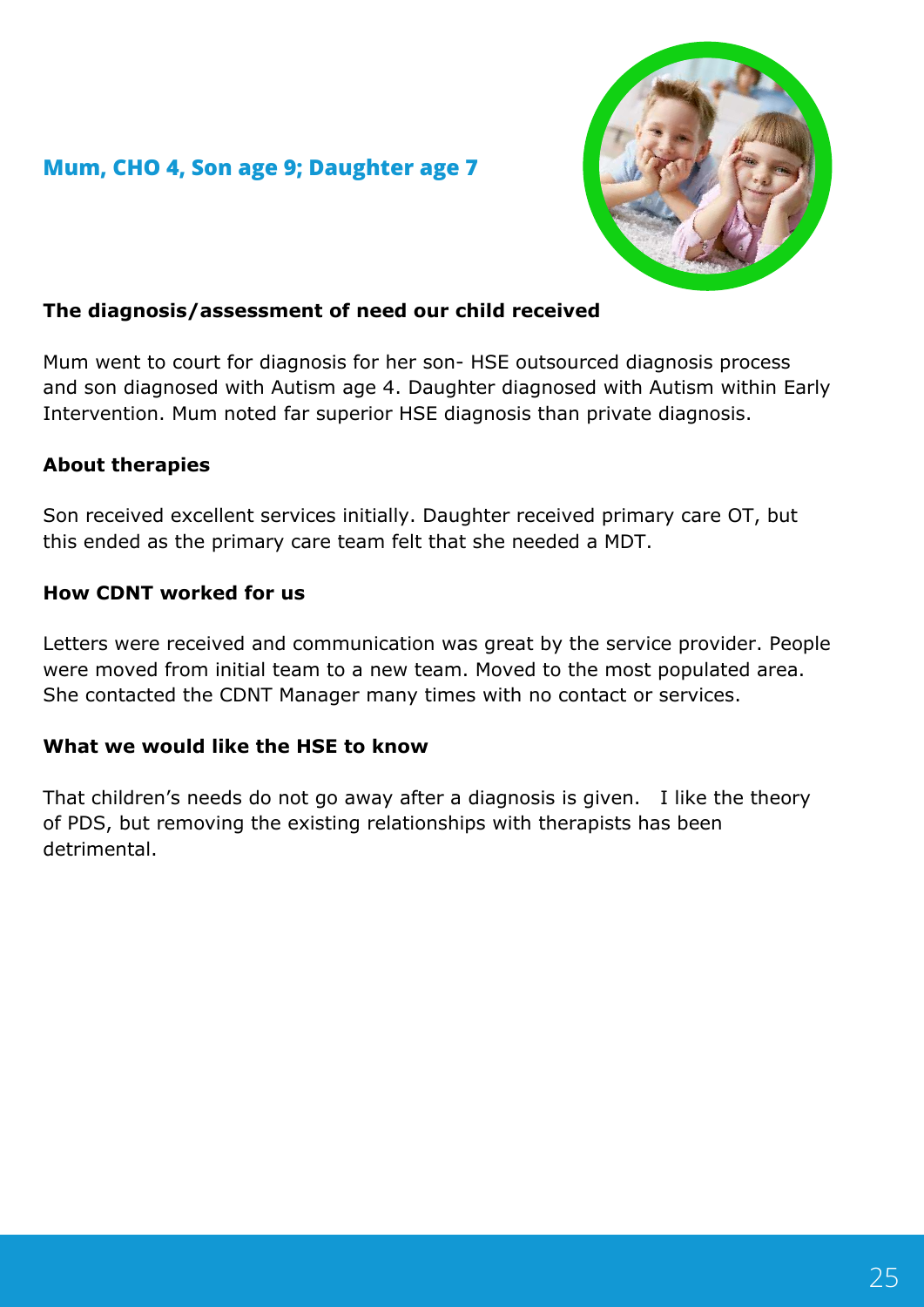#### **Mum, CHO 8, Son age 12**



#### **The diagnosis/assessment of need our child received**

Son has Down syndrome and a heart complaint. Have not undergone AON.

#### **About therapies**

Nothing in last three years. On Early Intervention MDT meetings were good. Since age 5 moved to school aged team only one OT appointment and 2 OT blocks of therapy sessions. Got more SLT appointments due to eating issues and coordination with Crumlin Hospital at ages 6, 7, 8 one round of four appointments.

#### **How CDNT worked for us**

Initial letter came and then second letter received October 2021. Supposedly still in the same locality, the same therapy team,but no word further to date.

#### **What we would like the HSE to know**

We are and families are crying out for therapies. We were fortunate to have Crumlin to source therapies. It is impossible otherwise. We are part of a family group who fundraise to provide services in the absence of the HSE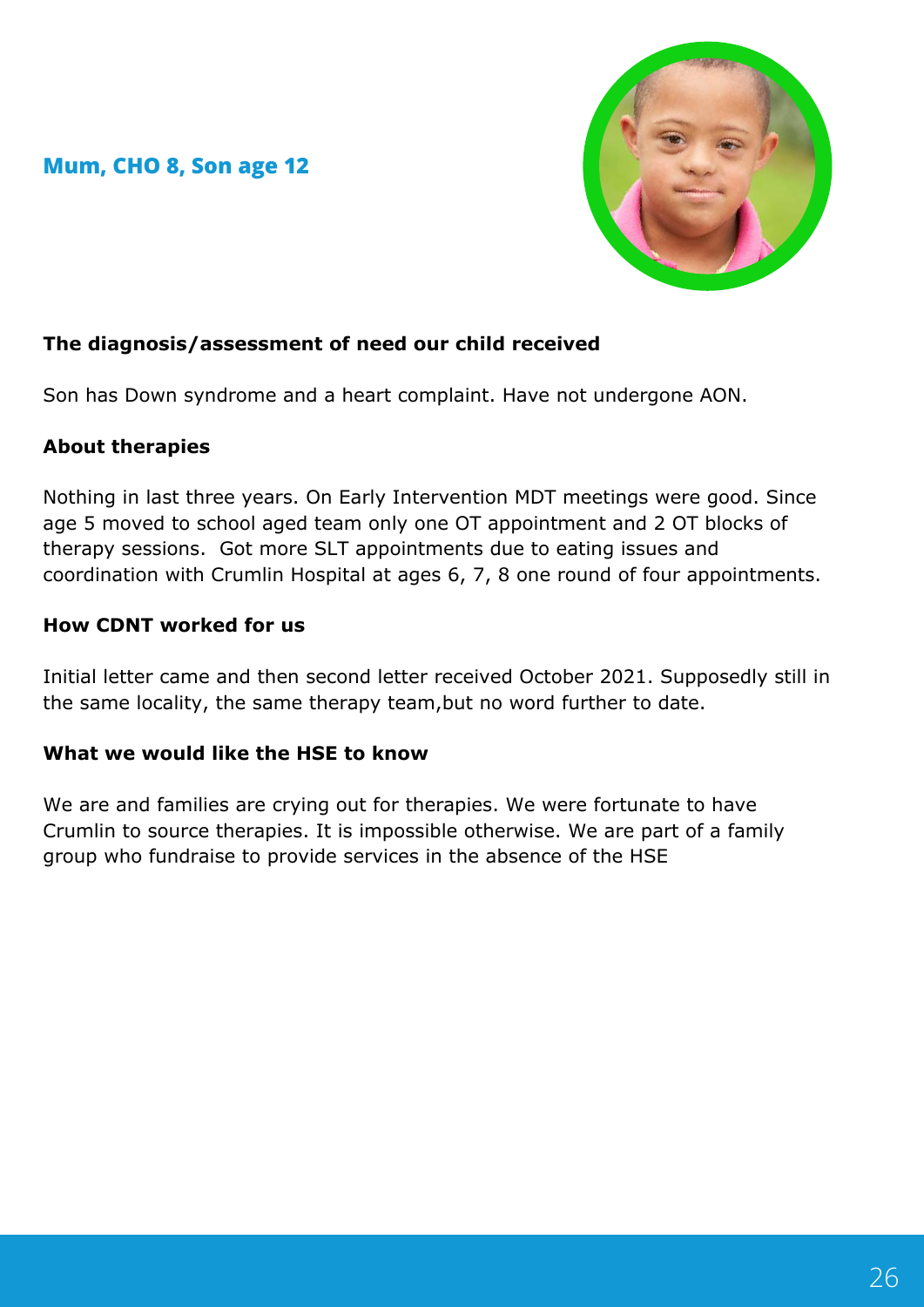#### **Mum & Dad, CHO 7, Son age 9**



#### **The diagnosis/assessment of need our child received**

Autism, ADHD, Intellectual Disability, he has lots of words but limited functional language. Parents outsourced AON with no oversight of feedback etc and no multidisciplinary approach

#### **Our therapies**

Received 2 blocks of combined SLT & OT (4 of each for 8 sessions).

- There was and is no MDT approach. Following the receipt of his service statement and in subsequent interaction with the HSE we were advised that our child was not on a waiting list as there was no one in post to place him on the waiting list.
- Our son did receive some Physiotherapy and there have been one or two visits of therapists to the school about three years ago but nothing in his current school placement.
- Currently in receipt of no intervention and transferred to School Age Team......

#### **How CDNT worked for us**

Two letters received informing of the delay to implementation of the CDNT. Dad rang the number on the letter only to be met by an answering machine message of not to leave a message and that a call would not be returned. Dad left a message and received a call back from a SLT. He was informed that there is no administrative support to work through the many files and that there is a 1-2 year wait list. SLT and part time OT are going through the files. No services exist.

#### **What we would like the HSE to know**

There are so few children receiving services that the change has little impact on families. The resourcing of this model is poor. It is devoid of leadership and accountability. Parents are exhausted and some are under extreme financial strain to source private therapies. The Therapists, too, are under extreme pressure to deliver as clinicians. The lack of a statutory obligation by the HSE to provide services needs consideration.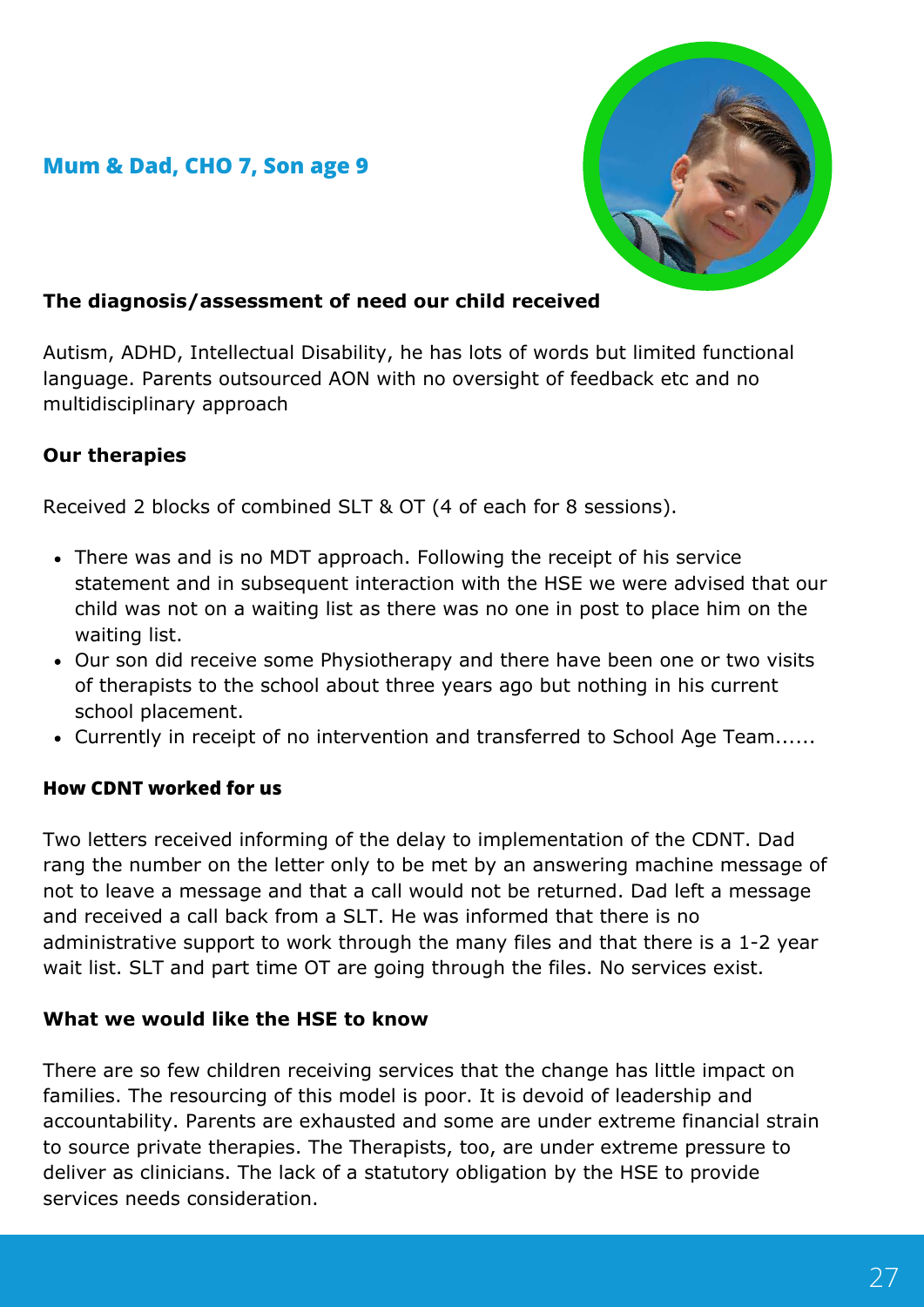#### **Dad, CHO 6, Son age 9**



#### **The diagnosis/assessment of need our child received**

Autism

#### **Our therapies**

In Early Intervention received a couple of blocks of therapy.

#### **How CDNT worked for us**

Met in July 2021 with other parents and parents of another school to keep therapists in the school. Were told by Minister Anne Rabbitte that the implementation of the CDNT would be put on pause for special schools and that the therapists would remain within the school. However, since then we received letters asking us about which team we would select for our son and the therapists left and have not been returned to the school.

#### **What we would like the HSE to know**

The problem is pretending that there is a service., it The HSE Disability Services to Children ought to come out and say that "we are closed.", at least people would know where they stand. Time and again expectations are set for parents that are unreal, expectations about service delivery that will never be met. The change in the AON to a shortened process to get through the wait lists is disingenuous. It looks good for the purpose of reducing the waiting list, but in all it has sent those children who are truly in need of an adequate diagnosis through another process, removing their legal entitlement to a complete assessment, and creating another wait list and delay in diagnosis and intervention. There is need for legislation for children with support needs to get adequate and sustained care in Education, Health, and Care.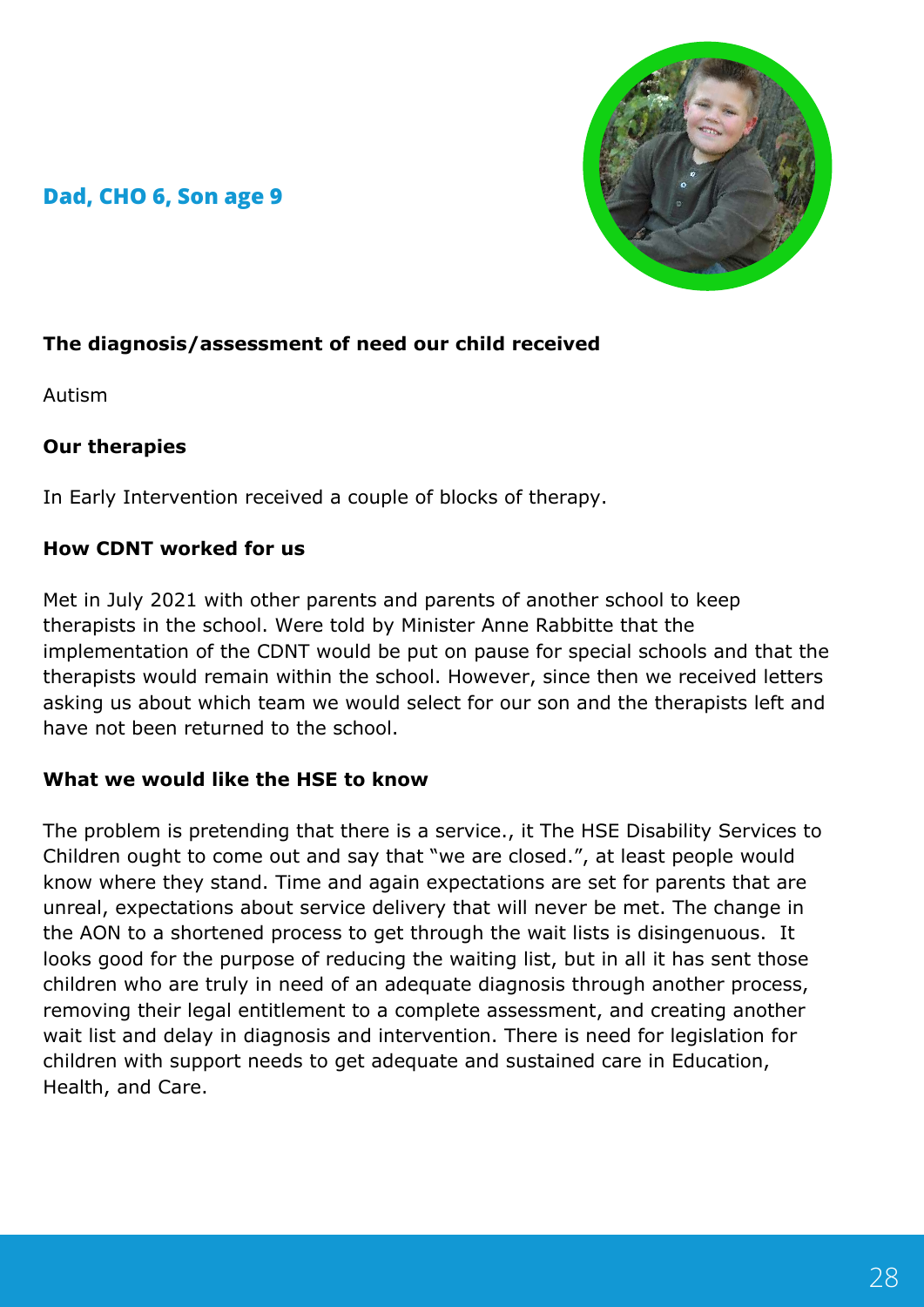#### **Mum, CHO 1, Son age 16**



#### **The diagnosis/assessment of need our child received**

Child has Down syndrome.No AON. Consultant advised further assessment at 8. Diagnosed by at 9.5 with Autism and ADHD.

#### **Our therapies**

Early intervention was good from birth until age 5. Mum looked for services as behaviour concerns grew with her son. Help was refused. Consultant advised a diagnosis assessment at 8. Diagnosed by at 9.5 with Autism and ADHD. SLT visits special school once a month.

#### **How CDNT worked for us**

Lost faith in services long ago. Wait is far too long. Therapies are non-existent. Nonexistent therapies have led to extreme stress in the family. Advocacy attempts in the past to attain services have only led to further stress.

#### **What we would like the HSE to know**

Would advise new parents to go privately, do not wait on the HSE. The amount of stress on a parent, on the family is damaging. Need skilled therapists available for children, not wait lists. The rights of my child have not been honoured, supported. Respite services are non-existent. Mum wanted someone to help her to plan for the future for her son. The well being of the whole family is rarely considered in the delivery of services.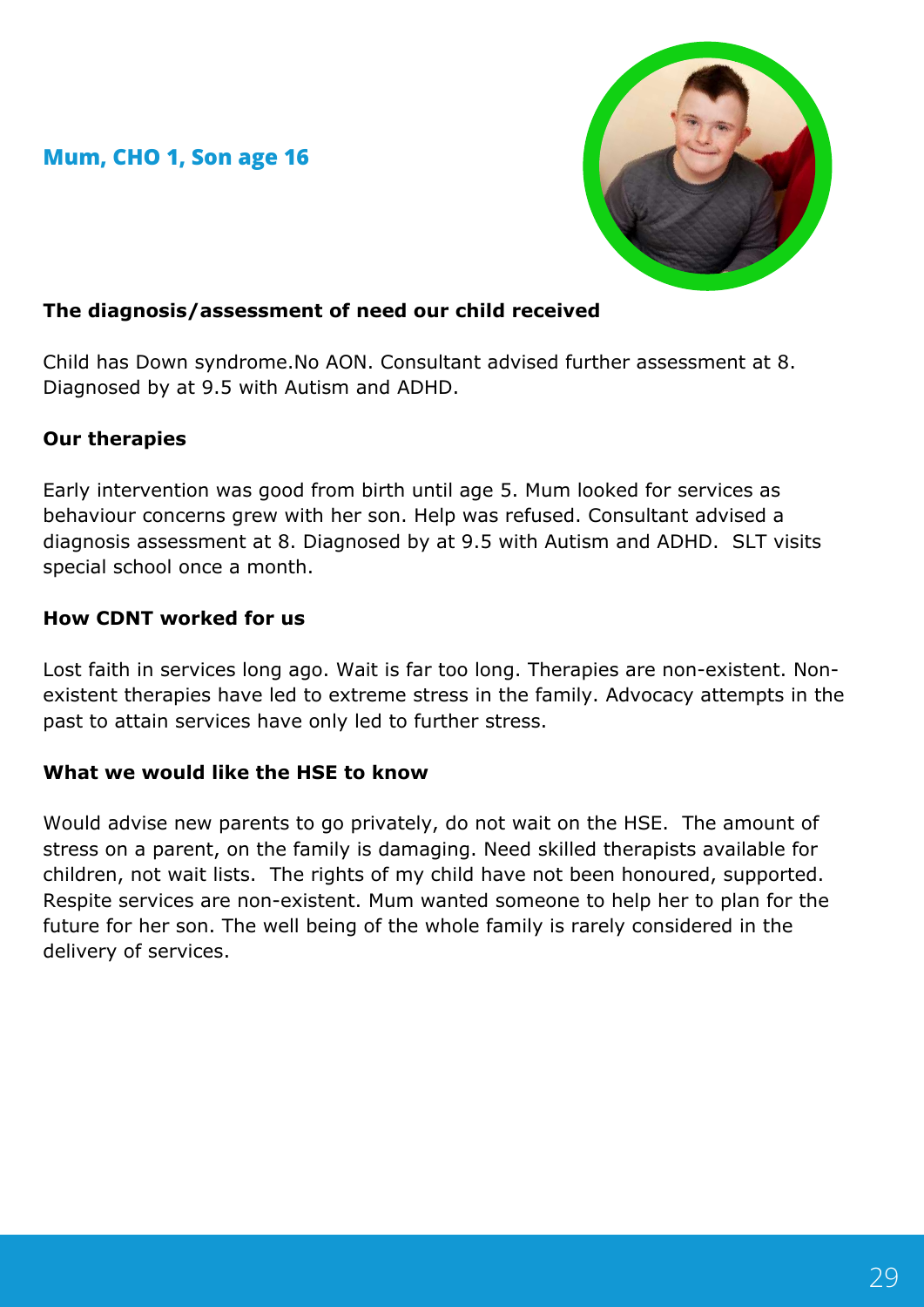#### **Dad, CHO 8, son age 6**



#### **The diagnosis/assessment of need our child received**

Trisomy 21, Global Development Delay, Tracheomalacia and Laryngomalacia, Hyperthyroidism

#### **Our therapies**

While in hospital my son was well cared for, but once transferred to the community my son has not received sufficient services. Under Early Intervention he had SLT once every six months, but it was not targeted or intense enough. He has seen the HSE Dietician twice. HSE OT on SAT for resources for school- good to source equipment, but takes too much time so that items measured for will not fit months later. HSE PT on SAT seen twice. Waiting on MRI- told could be 2-4 years- to assess his core to see about walking. Private PT drive to Galway 80 euro for 45 min session. No communication to follow up, to talk parent through resource and therapy needs.

#### **How CDNT worked for us**

Got letters regarding the change in October 2021- letter looked so amateur. No communication to date. Rang the manager and got a very vague reply and was pointed toward YouTube videos when asked about SLT.

#### **What we would like the HSE to know**

Need for proper online resource to provide advice. Parents are left in the dark. Would like HSE to take the needs of the child seriously. I realise there is extreme pressure. Managerial positions need to be turned into something practical to serve our children.